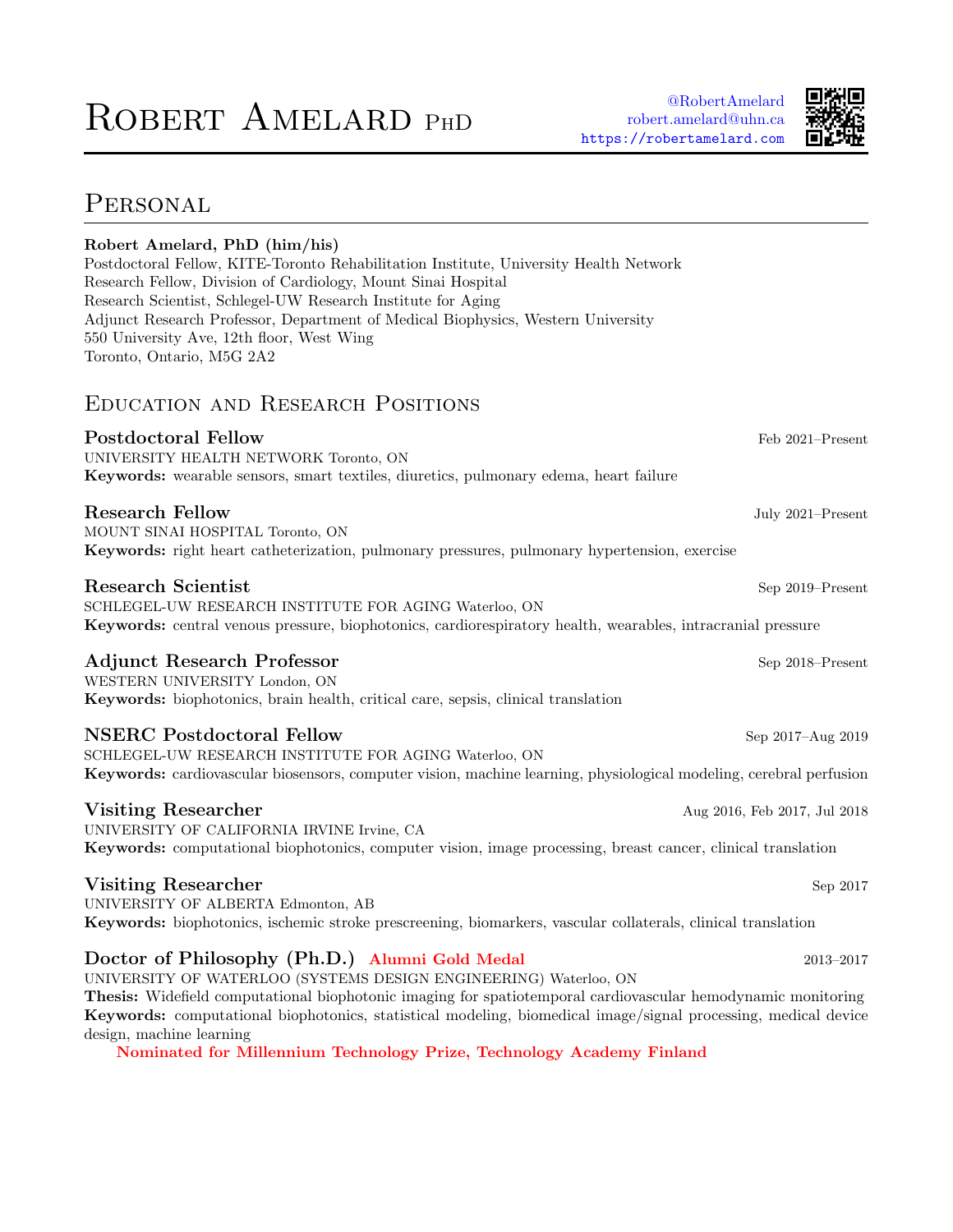### Master of Applied Science (M.A.Sc.) 2011–2013

UNIVERSITY OF WATERLOO (SYSTEMS DESIGN ENGINEERING) Waterloo, ON Thesis: High-level intuitive features (HLIFs) for melanoma detection Keywords: machine learning, statistical classification, feature extraction, biomedical image processing

### Bachelor of Software Engineering (B.S.E.) with distinction 2006–2011

UNIVERSITY OF WATERLOO (SOFTWARE ENGINEERING) Waterloo, ON

Keywords: multi-tiered software systems, client/server systems, distributed systems, human-computer interaction, augmented reality

## Research and Scholarship

### Primary Research Interests

- Physiological monitoring | Computational biophotonics | Biosensors
- Computer vision | Image and signal processing | Machine learning
- Cerebrovascular and cardiovascular physiology | Neuromuscular biomechanics

### Awards/Honours

| CIHR Fellowship CIHR ranked 53/615                                                          | 2021-2022     |
|---------------------------------------------------------------------------------------------|---------------|
| Alumni Gold Medal University of Waterloo most outstanding doctoral academic achievement     | 2017          |
| <b>NSERC Postdoctoral Fellowship</b> NSERC ranked 6/94                                      | 2017-2019     |
| Best Imaging Paper Award Conference on Computer Vision and Imaging Systems                  | 2017          |
| <b>Newport Research Excellence Award</b> SPIE/Newport                                       | 2017          |
| Carl Pollock Postgraduate Fellowship University of Waterloo                                 | 2017          |
| <b>Computational Biophotonics Research Fellowship</b> University of California Irvine       | 2016          |
| Innovator's Den Runner-Up RIA                                                               | 2016          |
| <b>3 Minute Thesis Department Heat Runner-Up</b> University of Waterloo                     | 2016          |
| Graduate Award in Technology and Aging AGE-WELL Network of Centres of Excellence            | 2015-2017     |
| <b>Accelerate Graduate Research Award</b> Mitacs                                            | 2014          |
| Alexander Graham Bell Canadian Graduate Scholarship-Doctoral NSERC                          | 2013-2016     |
| <b>President's Graduate Scholarship</b> University of Waterloo                              | 2013-2016     |
| <b>Faculty of Engineering Graduate Scholarship</b> University of Waterloo                   | 2013          |
| <b>Special Graduate Scholarship</b> University of Waterloo                                  | 2013          |
| Best Presentation-Graduate Research Symposium University of Waterloo                        | 2013          |
| <b>Sandford Fleming Foundation Teaching Assistantship Excellence</b> University of Waterloo | 2012          |
| Alexander Graham Bell Canadian Graduate Scholarship-Master's NSERC                          | $2011 - 2012$ |
| <b>President's Graduate Scholarship</b> University of Waterloo                              | 2011-2012     |
| Best Demonstration–Capstone Design Symposium QUALCOMM                                       | 2011          |

\*RIA–Schlegel-UW Research Institute for Aging | SPIE–International Society for Optics and Photonics | NSERC–Natural Sciences and Engineering Research Council of Canada | CIHR–Canadian Institutes of Health Research Where applicable, these honours have been highlighted with the associated entry below. f.

### **PUBLICATIONS**

My research straddles the fields of biomedical engineering and health sciences. I have published my biomedical engineering research primarily in top-tier biomedical optics and biomedical engineering journals: Biomedical Optics Express (IF<sub>5</sub>=3.5, h<sub>5</sub>=50), J. Biomedical Optics (IF<sub>5</sub>=2.7, h<sub>5</sub>=48), and IEEE Transactions on Biomedical Engineering  $(IF_5=3.4, h_5=64)$ . I have published my cardiovascular physiology discovery papers in top-tier physiology journals or multidisciplinary journals: Journal of Applied Physiology (IF<sub>5</sub>=3.5, h<sub>5</sub>=54), Scientific Reports (IF<sub>5</sub>=4.8, h<sub>5</sub>=131).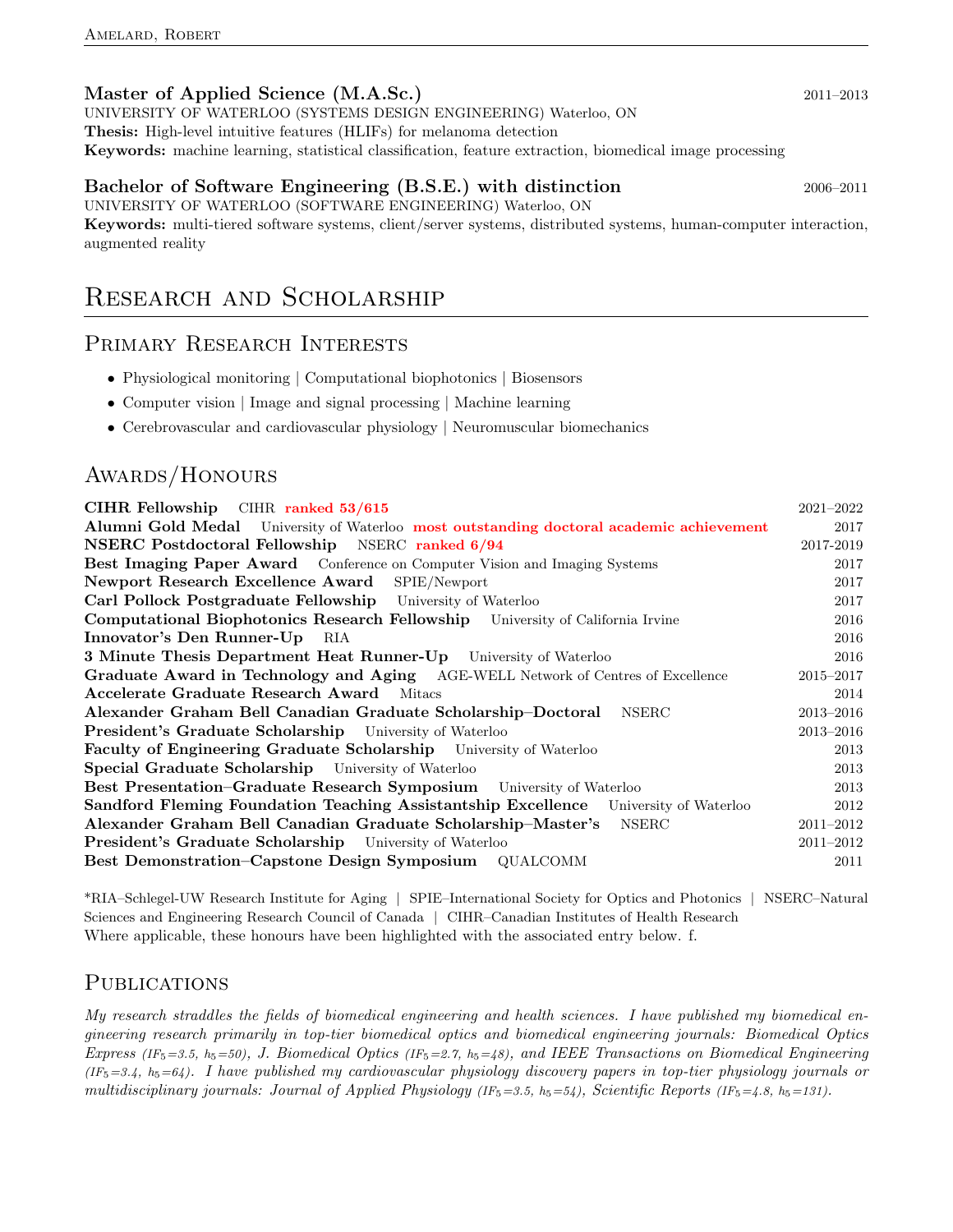Journal Manuscripts Submitted/In Progress (3)

- [1] K. J. Pfisterer, R. Amelard, J. Boger, H. H. Keller, and A. Wong, "Enhancing food intake tracking in longterm care with the automated food imaging and nutrient intake tracking (AFINI-T) technology," Journal of Medical Internet Research (submitted; JMIR37590)
- [2] R. Amelard, N. Flannigan, C. A. Patterson, H. Heigold, R. L. Hughson, and A. D. Robertson, "Assessing jugular venous compliance with optical hemodynamic imaging by modulating intrathoracic pressure," Biomedical Optics Express (submitted)
- [3] R. Amelard, S. Marzolini, C. Carvalho, and A. Yadollahi, "Explainable hierarchical artificial intelligence models for predicting vo2max of patients with cardiovascular disease," (manuscript in progress)

Journal Publications Published/Accepted (18)

- [J1] C. A. Patterson, R. Amelard, E. Saarikoski, H. Heigold, R. L. Hughson, and A. D. Robertson, "Sex-dependent jugular vein optical attenuation and distension during head-down tilt and lower body negative pressure," Physiological Reports 10(3), e15179 (2022)
- [J2] K. J. Pfisterer, R. Amelard, A. G. Chung, B. Syrnyk, A. MacLean, and A. Wong, "Automated food intake tracking requires depth-refined semantic segmentation to rectify visual-volume discordance in long-term care homes," Scientific Reports 12, 83 (2022) Altmetric: 119 (98<sup>th</sup> percentile)
- [J3] R. Amelard, E. T. Hedge, and R. L. Hughson, "Temporal convolutional networks predict dynamic oxygen uptake response from wearable sensors across exercise intensities," npj Digital Medicine  $4, 156$  (2021)
- [J4] J. H. Lam, B. Hill, T. Quang, **R. Amelard**, S. Kim, H. Yazdi, R. Warren, K. Cutler, and B. J. Tromberg, "Multi-modal diffuse optical spectroscopy for high-speed monitoring and wide-area mapping of tissue optical properties and hemodynamics," Journal of Biomedical Optics 26(8), 085002 (2021)
- [J5] R. Amelard, A. D. Robertson, C. Patterson, H. Heigold, E. Saarikoski, and R. L. Hughson, "Optical hemodynamic imaging of jugular venous dynamics during altered central venous pressure," IEEE Transactions on Biomedical Engineering 68(8), 2582–2591 (2021)
- [J6] M. B. Applegate, R. Amelard, C. Gomez, and D. Roblyer, "Real-time handheld probe tracking and image formation using digital frequency-domain diffuse optical spectroscopy," IEEE Transactions on Biomedical Engineering 68(11), 3399–3409 (2021)
- [J7] R. Amelard, K. R. Murray, E. T. Hedge, T. W. Cleworth, M. Noguchi, A. C. Laing, and R. L. Hughson, "Monocular 3D sway tracking for assessing postural instability in cerebral hypoperfusion during quiet standing," IEEE Transactions on Neural Systems and Rehabilitation Engineering 28(3), 720–729 (2020). arXiv:1907.05376
- [J8] R. Amelard, J. H. Lam, B. Hill, A. Durkin, K. Cutler, and B. J. Tromberg, "Monocular 3D probe tracking for generating sub-surface optical property maps from diffuse optical spectroscopic imaging," IEEE Transactions on Biomedical Engineering 67(7), 1872–1881 (2020) Feature Article
- [J9] K. J. Pfisterer, **R. Amelard**, A. G. Chung, and A. Wong, "A new take on measuring relative nutritional density: The feasibility of using a deep neural network to assess commercially-prepared puréed food concentrations," Journal of Food Engineering 223, 220–235 (2018). arXiv:1707.07312
- [J10] T. Beltrame, R. Amelard, A. Wong, and R. L. Hughson, "Extracting aerobic system dynamics during unsupervised activities of daily living using wearable sensor machine learning models," Journal of Applied Physiology 124(2), 473–481 (2018) Altmetric: 108 (97<sup>th</sup> percentile)
- [J11] T. Beltrame, R. Amelard, A. Wong, and R. Hughson, "Prediction of oxygen uptake dynamics by machine learning analysis of wearable sensors during activities of daily living," Scientific Reports 7, 45738 (2017)
- [J12] R. Amelard, R. L. Hughson, D. K. Greaves, K. J. Pfisterer, J. Leung, D. A. Clausi, and A. Wong, "Noncontact hemodynamic imaging reveals the jugular venous pulse waveform," Scientific Reports 7, 40150 (2017). arXiv:1604.05213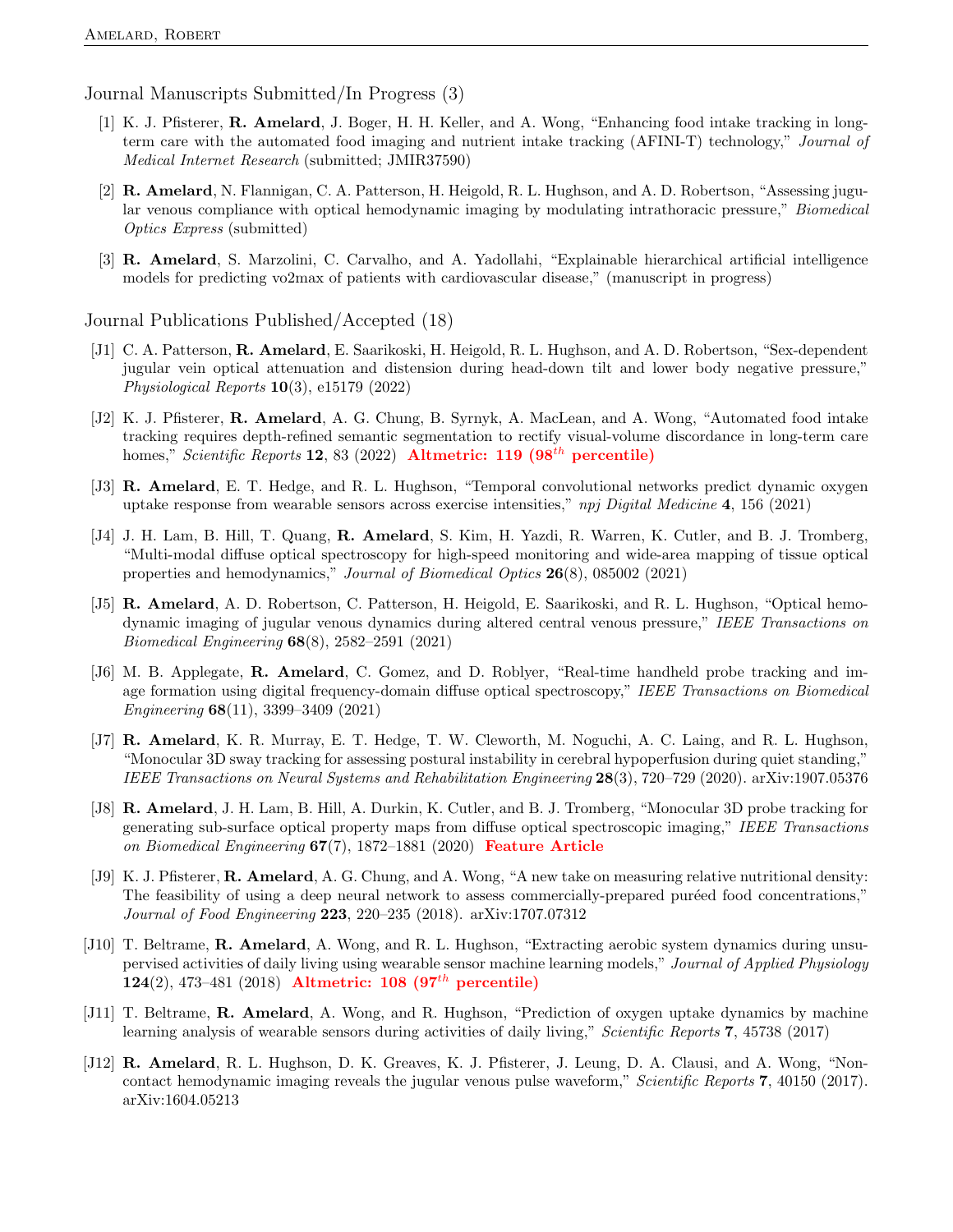- [J13] R. Amelard, D. A. Clausi, and A. Wong, "Spatial probabilistic pulsatility model for enhancing photoplethysmographic imaging systems," Journal of Biomedical Optics  $21(11)$ , 116010 (2016). arXiv:1606.09118
- [J14] T. Beltrame, R. Amelard, R. Villar, M. J. Shafiee, A. Wong, and R. L. Hughson, "Estimating oxygen uptake and energy expenditure during treadmill walking by neural network analysis of easy-to-obtain inputs," Journal of Applied Physiology 121(5), 1226–1233 (2016)
- [J15] R. Amelard, D. A. Clausi, and A. Wong, "Spectral-spatial fusion model for robust blood pulse waveform extraction in photoplethysmographic imaging," Biomedical Optics Express 7(12), 4874–4885 (2016)
- [J16] R. Amelard, C. Scharfenberger, F. Kazemzadeh, K. J. Pfisterer, B. S. Lin, D. A. Clausi, and A. Wong, "Feasibility of long-distance heart rate monitoring using transmittance photoplethysmographic imaging (PPGI)," Scientific Reports 5, 14637 (2015). arXiv:1503.06775 Altmetric: 160 (99<sup>th</sup> percentile)
- [J17] R. Amelard, J. Glaister, A. Wong, and D. A. Clausi, "High-level intuitive features (HLIFs) for intuitive skin lesion description," IEEE Transactions on Biomedical Engineering 62(3), 820–831 (2015)
- [J18] J. Glaister, R. Amelard, A. Wong, and D. A. Clausi, "MSIM: Multistage illumination modeling of dermatological photographs for illumination-corrected skin lesion analysis," IEEE Transactions on Biomedical Engineering 60(7), 1873–1883 (2013)

Refereed Conference Publications (48)

- [C1] C. A. Patterson, A. D. Robertson, R. Amelard, and R. L. Hughson, "Non-contact optical hemodynamic imaging tracks changes in jugular vein pulsatility and compliance during venous filling," NASA Human Research Program Investigator's Workshop, Texas, USA (2022). (Abstract)
- [C2] H. Heigold, A. Robertson, C. A. Patterson, R. L. Hughson, and R. Amelard, "Monte Carlo photon migration modeling for assessing external jugular venous dynamics," in Proc. SPIE 11920, European Conferences on Biomedical Optics, 119201G, (virtual) (2021) **Student Paper Poster Award**
- [C3] C. J. Mastrandrea, D. K. Greaves, E. T. Hedge, **R. Amelard**, and R. L. Hughson, "Non-intrusive cardiorespiratory and activity assessment for Lunar Gateway missions using the Bio-Monitor sensor shirt," Canada Space Agency 1st Canadian Lunar Workshop, (virtual) (2021). (Abstract)
- [C4] A. D. Robertson, C. A. Patterson, R. A. Amelard, G. Shaker, and R. L. Hughson, "Non-contact health monitoring on Lunar Gateway," Canada Space Agency 1st Canadian Lunar Workshop, (virtual) (2021). (Abstract)
- [C5] D. K. Greaves, A. D. Robertson, R. Amelard, K. Wood, C. A. Patterson, P. Arbeille, and R. L. Hughson, "Central and peripheral pulse wave velocity changes in astronauts on ISS and up to one-year post-landing follow-up," International Society for Gravitational Physiology, (virtual) (2021). (Abstract)
- [C6] A. D. Robertson, N. Mourad, C. A. Patterson, H. Heigold, E. Saarikoski, R. L. Hughson, and R. Amelard, "Internal jugular vein hemodynamics are direct predictors of critical closing pressure during a progressive Valsalva maneuver," International Meeting on Cerebral Haemodynamic Regulation, (virtual) (2021). (Abstract) Best Oral Presentation
- [C7] A. D. Robertson, R. Amelard, C. Patterson, and R. L. Hughson, "Internal jugular vein volume pulsatility during head-down tilt and lower body negative pressure," Experimental Physiology, (virtual) (2021). (Abstract)
- [C8] E. T. Hedge, R. L. Hughson, and R. Amelard, "Deep learning models predict dynamic oxygen uptake responses from wearable sensor data during moderate- and heavy-intensity exercise," Experimental Physiology, (virtual) (2021). (Abstract)
- [C9] E. T. Hedge, R. Amelard, and R. L. Hughson, "Random forest regression model fails to predict oxygen uptake kinetics during moderate and heavy intensity cycling from wearable sensor data," APS Integrative Physiology of Exercise, (virtual) (2021). (Abstract)
- [C10] M. B. Applegate, C. Gomez, **R. Amelard**, and D. Roblyer, "Frequency-domain diffuse optical spectroscopy with real-time data visualization for monitoring of breast neoplasms," Proc. SPIE, San Francisco, USA (2021)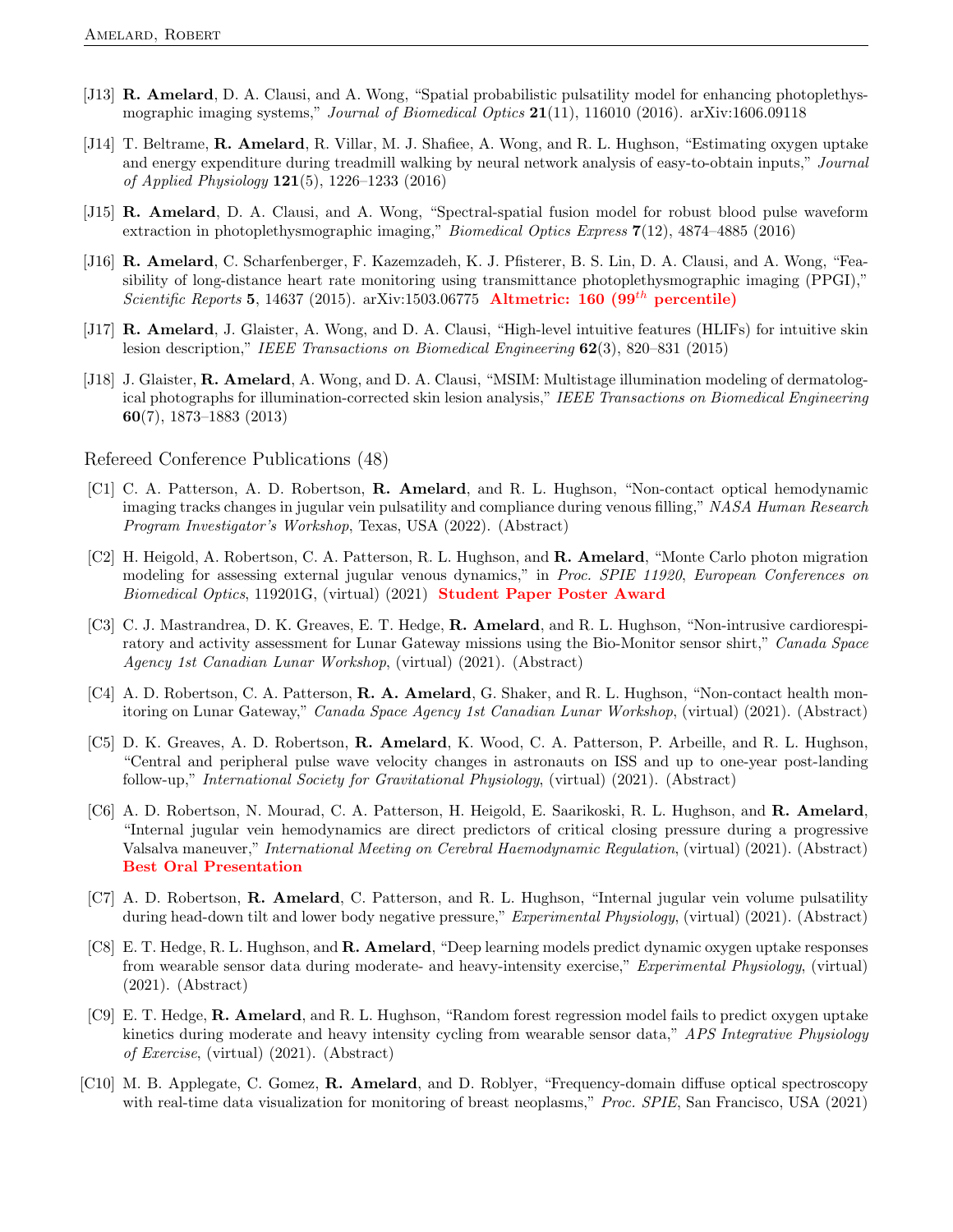- [C11] C. A. Patterson, A. D. Robertson, **R. Amelard**, E. Saarikoski, and R. L. Hughson, "Coded hemodynamic imaging tracks beat-by-beat changes in internal jugular vein cross-sectional area following release of lower-body negative pressure," NASA Human Research Program Investigator's Workshop, Texas, USA (2021). (Abstract)
- [C12] C. A. Patterson, A. D. Robertson, **R. Amelard**, and R. L. Hughson, "Optic hemodynamic imaging of the jugular vein during manipulations of intracranial pressure via head-down tilt," American Society for Gravitational and Space Research, (virtual) (2020). (Abstract)
- [C13] C. A. Patterson, R. L. Hughson, R. Amelard, E. Saarikoski, and A. D. Robertson, "Infrared visualization by coded hemodynamic imaging tracks changes in central venous pressure and jugular vein cross-sectional area during head-down tilt and lower body negative pressure," International Society for Gravitational Physiology, Texas, USA (2020). (Abstract)
- [C14] E. T. Hedge, R. Amelard, and R. L. Hughson, "Evaluation of pulse arrival time model to estimate systolic blood pressure during exercise," American Physiological Society Annual Meeting, San Diego (2020). (Abstract)
- [C15] E. T. Hedge, D. K. Greaves, K. N. Wood, T. Beltrame, R. Amelard, and R. L. Hughson, "Bio-monitor on ISS for non-intrusive smart monitoring of crewmember cardiorespiratory fitness and health," NASA Human Research Program Investigator's Workshop, Texas, USA (2020). (Abstract)
- [C16] C. A. Patterson, A. D. Robertson, R. Amelard, E. Saarikoski, and R. L. Hughson, "Use of coded hemodynamic imaging to track changes in jugular vein cross sectional area and central venous pressure during head down tilt," NASA Human Research Program Investigator's Workshop, Texas, USA (2020). (Abstract) Best Poster Presentation
- [C17] J. S. Au, R. Amelard, B. Y. Yiu, H. Nahas, R. L. Hughson, and A. C. H. Yu, "A femoral stealing effect: Presence of collateral retrograde blood flow redistribution in the femoral bifurcation during reactive hyperemia," ARTERY19 Scientific Meeting, Hungary, Budapest (2019)
- [C18] K. J. Pfisterer, R. Amelard, B. Syrnyk, and A. Wong, "Towards computer vision powered color-nutrient assessment of pureed food," in Proc. IEEE Conference on Computer Vision and Pattern Recognition (CVPR), Women in Computer Vision Workshop, Long Beach, USA (2019). arXiv:1905.00310
- [C19] R. Amelard, B. Hill, J. H. Lam, A. Durkin, and B. J. Tromberg, "Generating dense 2D tissue maps from non-gridded diffuse optical spectroscopic imaging measurements using image-based probe tracking," in *Optical* Tomography and Spectroscopy of Tissue XIII, Proc. SPIE, San Francisco, USA (2019). (Abstract)
- [C20] R. Amelard, J. S. Au, K. Murray, D. Greaves, and R. L. Hughson, "Non-contact biophotonic assessment of changes in central venous pressure using photoplethysmographic imaging," in Optical Diagnostics and Sensing XIX: Toward Point-of-Care Diagnostics, Proc. SPIE, San Francisco, USA (2019). (Abstract)
- [C21] K. Pfisterer, R. Amelard, and A. Wong, "Intuitive data-driven visualization of food relatedness via tdistributed stochastic neighbor embedding," in Proc. Conference on Computational Vision and Imaging Systems, 4(1) (2018) Best Poster Presentation
- [C22] R. Amelard, K. J. Pfisterer, S. Jagani, D. A. Clausi, and A. Wong, "Non-contact assessment of obstructive sleep apnea cardiovascular biomarkers using photoplethysmography imaging," in Optical Diagnostics and Sensing XVIII: Toward Point-of-Care Diagnostics, Proc. SPIE, San Francisco, USA (2018)
- [C23] K. J. Pfisterer, R. Amelard, and A. Wong, "Differential color space analysis for investigating nutrient content in a pureed food dilution-flavor matrix: a step toward objective malnutrition risk assessment," in Optical Diagnostics and Sensing XVIII: Toward Point-of-Care Diagnostics, Proc. SPIE, San Francisco, USA (2018)
- [C24] M. Y. Tran, R. Amelard, and A. Wong, "Integrating multispectral hemodynamic imaging for bulk tissue oxygenation analysis," in Proc. Conference on Computational Vision and Imaging Systems, 3(1) (2017) Best Imaging Paper Award
- [C25] A. MacLean, K. Pfisterer, **R. Amelard**, A. G. Chung, D. Kumar, and A. Wong, "Goldilocks and the three parameters: empirically finding the "just right" for segmenting food images for the AFINI-T system," Proc. Conference on Computational Vision and Imaging Systems 3(1) (2017)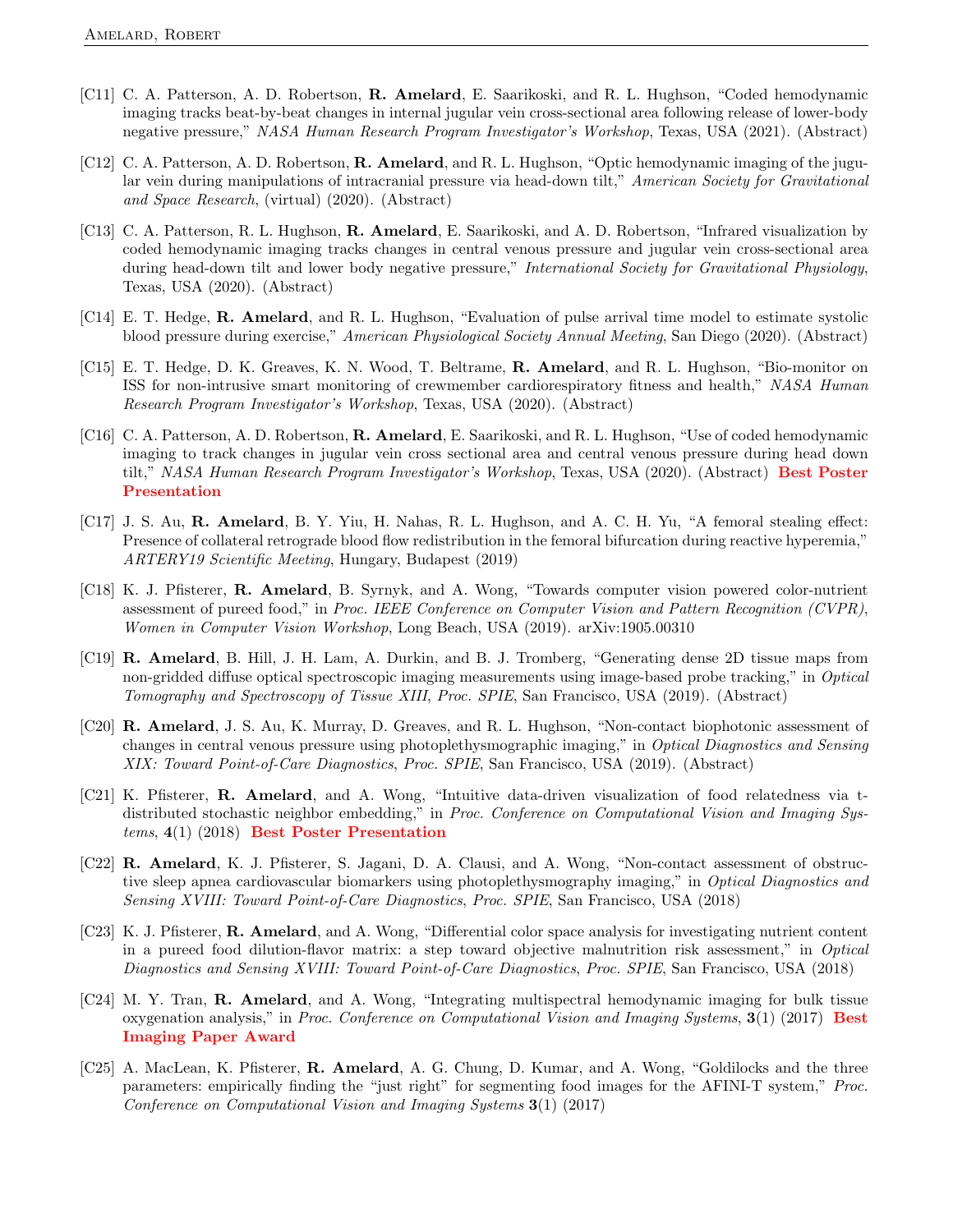- [C26] R. Amelard, R. L. Hughson, D. A. Clausi, and A. Wong, "Non-contact arrhythmia assessment in natural settings: a step toward preventive cardiac care," in Diagnostic and Therapeutic Applications of Light in Cardiology, Proc. SPIE 10042, 1004205, San Francisco, USA (2017)
- [C27] R. Amelard, R. L. Hughson, D. K. Greaves, D. A. Clausi, and A. Wong, "Assessing photoplethysmographic imaging performance beyond facial perfusion analysis," in Optical Diagnostics and Sensing XVII, Proc. SPIE, 100720Q, San Francisco, USA (2017) Student Paper Award
- [C28] M. Wilson, R. Amelard, D. Clausi, and A. Wong, "Co-integrating thermal and hemodynamic imaging for physiological monitoring," Proc. Conference on Computational Vision and Imaging Systems 2(1), Waterloo, Canada (2016)
- [C29] B. Chwyl, R. Amelard, D. Clausi, and A. Wong, "A Bayesian multi-scale framework for photoplethysmogram imaging waveform processing," in Proc. Conference on Computational Vision and Imaging Systems,  $2(1)$ , Waterloo, Canada (2016)
- [C30] B. Chwyl, A. G. Chung, R. Amelard, J. Deglint, D. A. Clausi, and A. Wong, "SAPPHIRE: Stochastically acquired photoplethysmogram for heart rate inference in realistic environments," in Proc. IEEE International Conference on Image Processing, 1230–1234 (2016)
- [C31] B. Chwyl, A. G. Chung, R. Amelard, J. Deglint, D. A. Clausi, and A. Wong, "Time-frequency domain analysis via pulselets for non-contact heart rate estimation from remotely acquired photoplethysmograms," in Proc. Conference on Computer and Robot Vision, 201–207, Victoria, Canada (2016)
- [C32] **R. Amelard**, D. A. Clausi, and A. Wong, "Coded hemodynamic imaging for non-contact detection of abnormal blood pulse waveforms," in Proc. Imaging Network Ontario, Toronto, Canada (2016)
- [C33] R. Amelard, D. A. Clausi, and A. Wong, "Spectral photoplethysmographic imaging sensor fusion for enhanced heart rate detection," in Proc. SPIE, 9701, 970113, San Francisco, USA (2016)
- [C34] R. Amelard, K. J. Pfisterer, D. A. Clausi, and A. Wong, "Non-contact hematoma damage and healing assessment using reflectance photoplethysmographic imaging," in Multimodal Biomedical Imaging XI, Proc. SPIE 9701, 970112, San Francisco, USA (2016)
- [C35] J. Deglint, A. G. Chung, B. Chwyl, **R. Amelard**, F. Kazemzadeh, X. Y. Wang, D. A. Clausi, and A. Wong, "Photoplethysmographic imaging via spectrally demultiplexed erythema fluctuation analysis for remote heart rate monitoring," in Multimodal Biomedical Imaging XI, Proc. SPIE 9701, 970111, San Francisco, USA (2016)
- [C36] R. Amelard, J. Leung, D. A. Clausi, and A. Wong, "A portable plug-and-play imaging system for physiological monitoring," in Proc. Conference on Computational Vision and Imaging Systems, 1, Waterloo, Canada (2015)
- [C37] F. Kazemzadeh, C. Jin, M. Yu, R. Amelard, S. Haider, S. Saini, M. Emelko, D. A. Clausi, and A. Wong, "Multispectral digital holographic microscopy with applications in water quality assessment," in Novel Optical Systems Design and Optimization XVIII, Proc. SPIE 9579, 957906, San Diego, USA (2015)
- [C38] D. S. Cho, S. Haider, R. Amelard, A. Wong, and D. A. Clausi, "Quantitative features for computer-aided melanoma classification using spatial heterogeneity of eumelanin and pheomelanin concentrations," in Proc. IEEE International Symposium on Biomedical Imaging, 59–62, New York, USA (2015)
- [C39] R. Amelard, C. Scharfenberger, A. Wong, and D. A. Clausi, "Illumination-compensated non-contact imaging photoplethysmography via dual-mode temporally-coded illumination," in Multimodal Biomedical Imaging X, Proc. SPIE 9316, 931607, San Francisco, USA (2015)
- [C40] R. Amelard, C. Scharfenberger, A. Wong, and D. A. Clausi, "Non-contact assessment of melanin distribution via multispectral temporal illumination coding," in *Multimodal Biomedical Imaging X, Proc. SPIE* 9316, 93160N, San Francisco, USA (2015)
- [C41] A. Chung, X. Y. Wang, **R. Amelard**, C. Scharfenberger, J. Leong, J. Kulinski, A. Wong, and D. A. Clausi, "High-resolution motion-compensated photoplethysmographic imaging for remote heart rate monitoring," in Multimodal Biomedical Imaging X, Proc.  $SPIE$  9316, 93160A, San Francisco, USA (2015)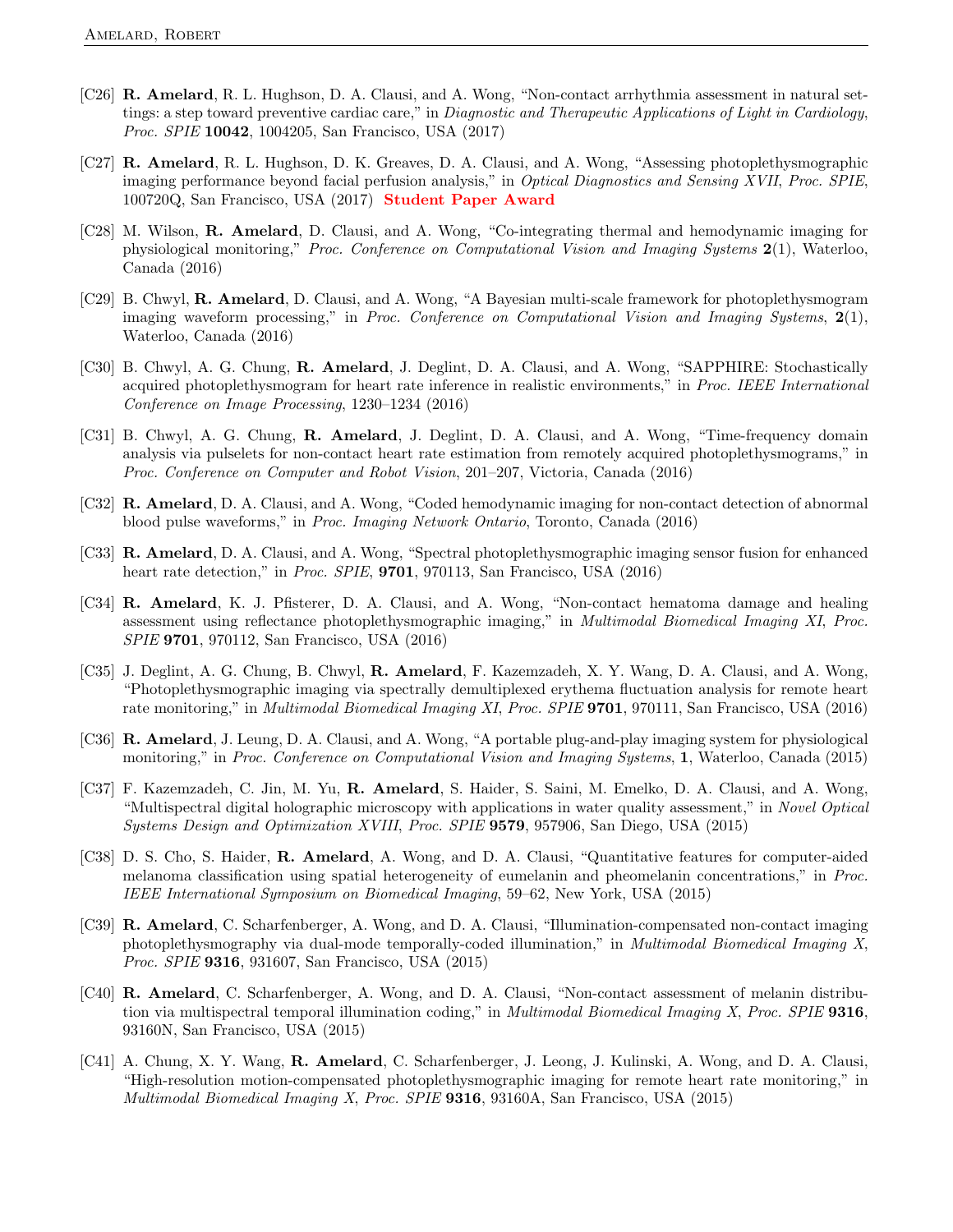- [C42] D. S. Cho, S. Haider, R. Amelard, A. Wong, and D. Clausi, "Physiological characterization of skin lesion using non-linear random forest regression model," in Proc. Conference of the IEEE Engineering in Medicine and Biology Society, 3349–3352, Chicago, USA (2014)
- [C43] S. Haider, D. Cho, R. Amelard, A. Wong, and D. A. Clausi, "Enhanced classification of malignant melanoma lesions via the integration of physiological features from dermatological photographs," in Proc. Conference of the IEEE Engineering in Medicine and Biology Society, 6455–6458, Chicago, USA (2014)
- [C44] A. Wong, K. A. Scott, E. Li, and **R. Amelard**, "Continuous sea ice thickness estimation using a joint modis and amsr-e guided variational model," in Proc. IEEE International Geoscience and Remote Sensing Symposium, 4106–4109, Melbourne, Australia (2013)
- [C45] R. Amelard, A. Wong, F. Li, and D. A. Clausi, "Unsupervised classification of sea-ice and water using synthetic aperture radar via an adaptive texture sparsification transform," in Proc. IEEE International Geoscience and Remote Sensing Symposium, 3958–3961, Melbourne, Australia (2013)
- [C46] R. Amelard, A. Wong, and D. A. Clausi, "Unsupervised classification of agricultural land cover using polarimetric synthetic aperture radar via a sparse texture dictionary model," in Proc. IEEE International Geoscience and Remote Sensing Symposium, 4383–4386, Melbourne, Australia (2013)
- [C47] R. Amelard, A. Wong, and D. A. Clausi, "Extracting morphological high-level intuitive features (HLIF) for enhancing skin lesion classification," in Proc. Conference of IEEE Engineering in Medicine and Biology Society, 4458–4461, San Diego, USA (2012)
- [C48] R. Amelard, A. Wong, and D. A. Clausi, "Extracting high-level intuitive features (HLIF) for classifying skin lesions using standard camera images," in Proc. Conference on Computer and Robot Vision, 396–403, Toronto, Canada (2012)

#### Patents (2)

- [P1] R. A. Amelard and A. S. L. Wong, "System and method for spatial cardiovascular monitoring," U.S. Patent 10,709,342 Issued (Dec 21 2016) Also filed as: Canada Patent 2,952,485
- [P2] G. Valsan, S. Z. Mahmoodabadi, R. B. Wagner, D. Priest, and R. Amelard, "Multispectral medical imaging devices and methods thereof," US Patent 9,968,285 Issued (Jul 25 2014) Also issued as: Europe Patent EP2977003, Japan Patent JP2016030214, China Patent CN105286785, Hong Kong Patent HK1215142

[B1] A. Wong, J. R. Wallace, E. A. Lee, X. Wang, V. Cheung, A. Kumar, R. Amelard, and I. Ivkovic, Data Structures and Algorithms in a Nutshell, University of Waterloo (2015)

#### Book Chapters (2)

- [BC1] R. Amelard and A. Wong, "Hemodynamic imaging," in *Encyclopedia of Biomedical Engineering*, R. Narayan, Ed., 545–550, Elsevier, 1st ed. (2018)
- [BC2] R. Amelard, J. Glaister, A. Wong, and D. A. Clausi, "Melanoma decision support using lighting-corrected intuitive feature models," in Computer Vision Techniques for the Diagnosis of Skin Cancer, J. Scharcanski and M. E. Celebi, Eds., Series in BioEngineering, 192–219, Springer, Heidelberg (2013)

#### Theses (2)

- [T1] R. Amelard, "Widefield Computational Biophotonic Imaging for Spatiotemporal Cardiovascular Hemodynamic Monitoring," PhD Thesis, University of Waterloo (2017). http://hdl.handle.net/10012/12066
- [T2] R. Amelard, "High-Level Intuitive Features (HLIFs) for Melanoma Detection," Master's Thesis, University of Waterloo (2013). http://hdl.handle.net/10012/7761

Books (1)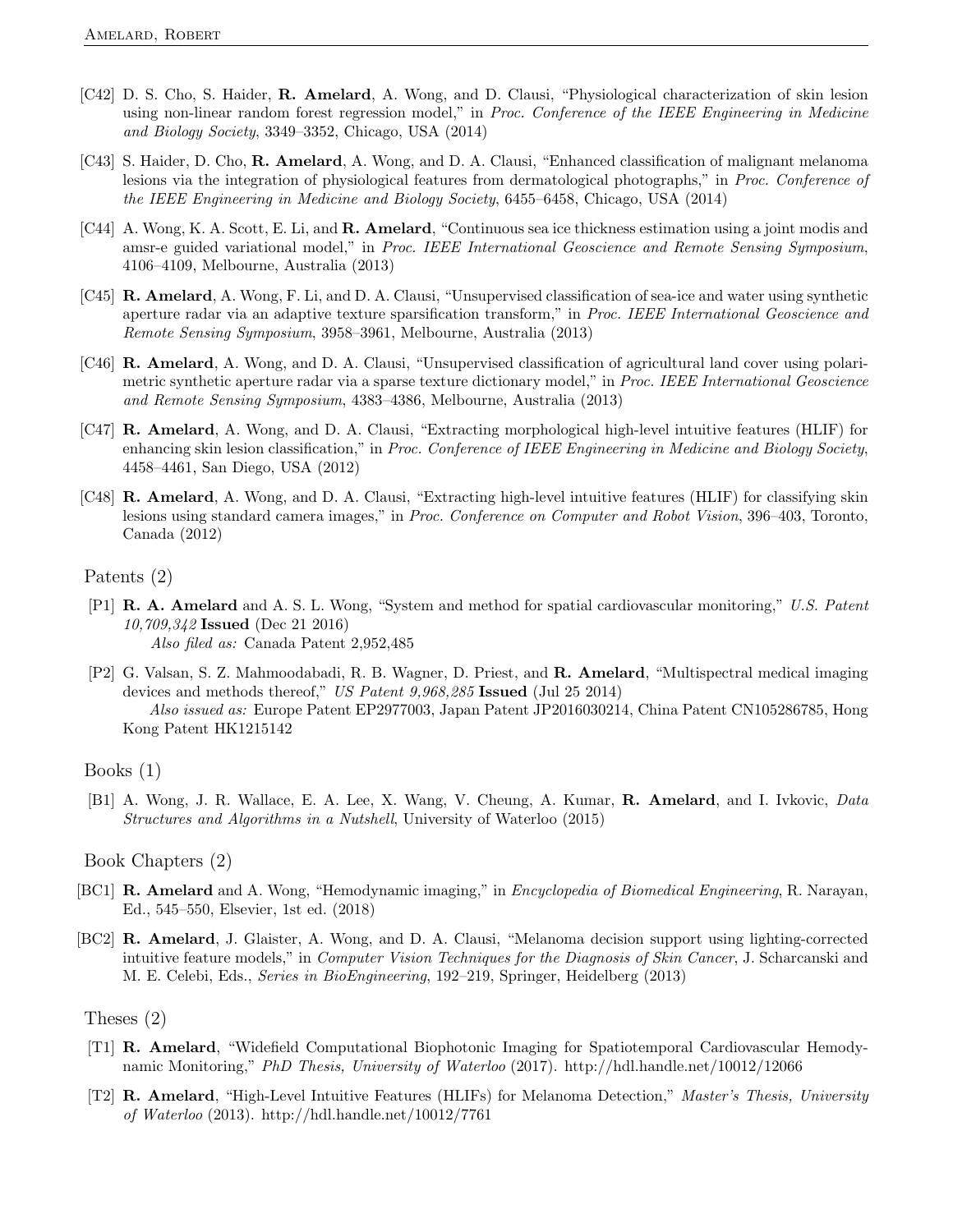#### Industry R&D Publications (3)

- [I1] R. Amelard, "Feasibility assessment of non-invasive heart rate monitoring system for clinical use." for Hill-Rom Inc. (2016)
- [I2] R. Amelard, "A real-time multispectral melanin compensation algorithm for tissue oxygen imaging." for Christie Medical Holdings (2013)
- [I3] R. Amelard, C. Scharfenberger, A. Wong, and D. A. Clausi, "An image processing system for determining parcel dimensions." for Rogue Specialty Transportation (2013)

#### **PRESENTATIONS**

I have delivered 39 presentations in 3 countries (Canada, USA, Australia), including 6 invited seminar talks, and have received 3 honours.

Invited Seminar Talks

- [P1] "Opportunities for bridging biosensor technologies and cardiology for enhanced heart failure monitoring." Ted Rogers Centre for Heart Research – Heart Failure Research Rounds (University Health Network, Toronto, Mar 10 2021)
- [P2] "Optical hemodynamic imaging for assessing vascular dynamics." Biomedical Optics Research Seminar (Boston University, Boston, Nov 20 2020 (virtual))
- [P3] "Detecting atrial fibrillation in blood pulse signals using generated datasets." Machine Learning Research Group Seminar (University of Guelph, Guelph, Aug 2018)
- [P4] "Co-integrating biophotonics, wearable sensors, signal processing and artificial intelligence for assessing agerelated biomarkers." Laser Microbeam and Medical Program Seminar (University of California Irvine, Irvine, Jul 2018)
- [P5] "Assessing widefield hemodynamic pulsatility using computational biophotonic imaging: a co-integration of biomedical optics, electronic control, image processing and machine learning." Alberta Machine Intelligence Institute Seminar (University of Alberta, Edmonton, Sep 2017)
- [P6] "Non-contact hemodynamic monitoring." Laser Microbeam and Medical Program Seminar (University of California Irvine, Irvine, Aug 2016)

Academic Presentations

- [P7] "Developments in cardiovascular & cerebrovascular health monitoring." RIA Research Seminar (Schlegel-UW Research Institute for Aging, Waterloo, Mar 2020)
- [P8] "Non-contact biophotonic assessment of changes in central venous pressure using photoplethysmographic imaging." Optical Diagnostics and Sensing XIX (SPIE Photonics West, San Francisco, Jan 2019)
- [P9] "Coded Hemodynamic Imaging: an infrared eye into the body." Cerebral Hypoperfusion Summit (Schlegel-UW Research Institute for Aging, Waterloo, Apr 2018)
- [P10] "Engineering meets cardiovascular physiology: Non-contact blood pulse imaging for new ways of monitoring cardiovascular health." Research Seminar (Schlegel-UW Research Institute for Aging, Waterloo, Feb 2018)
- [P11] "Non-contact assessment of obstructive sleep apnea cardiovascular biomarkers using photoplethysmography imaging." Optical Diagnostics and Sensing XVIII (SPIE Photonics West, San Francisco, Jan 2018)
- [P12] "Non-contact arrhythmia assessment in natural settings: a step toward preventive cardiac care." Diagnostic and Therapeutic Applications of Light in Cardiology (SPIE Photonics West, San Francisco, Jan 2017)
- [P13] "Assessing photoplethysmographic imaging performance beyond facial perfusion analysis." Optical Diagnostics and Sensing XVII (SPIE Photonics West, San Francisco, Jan 2017)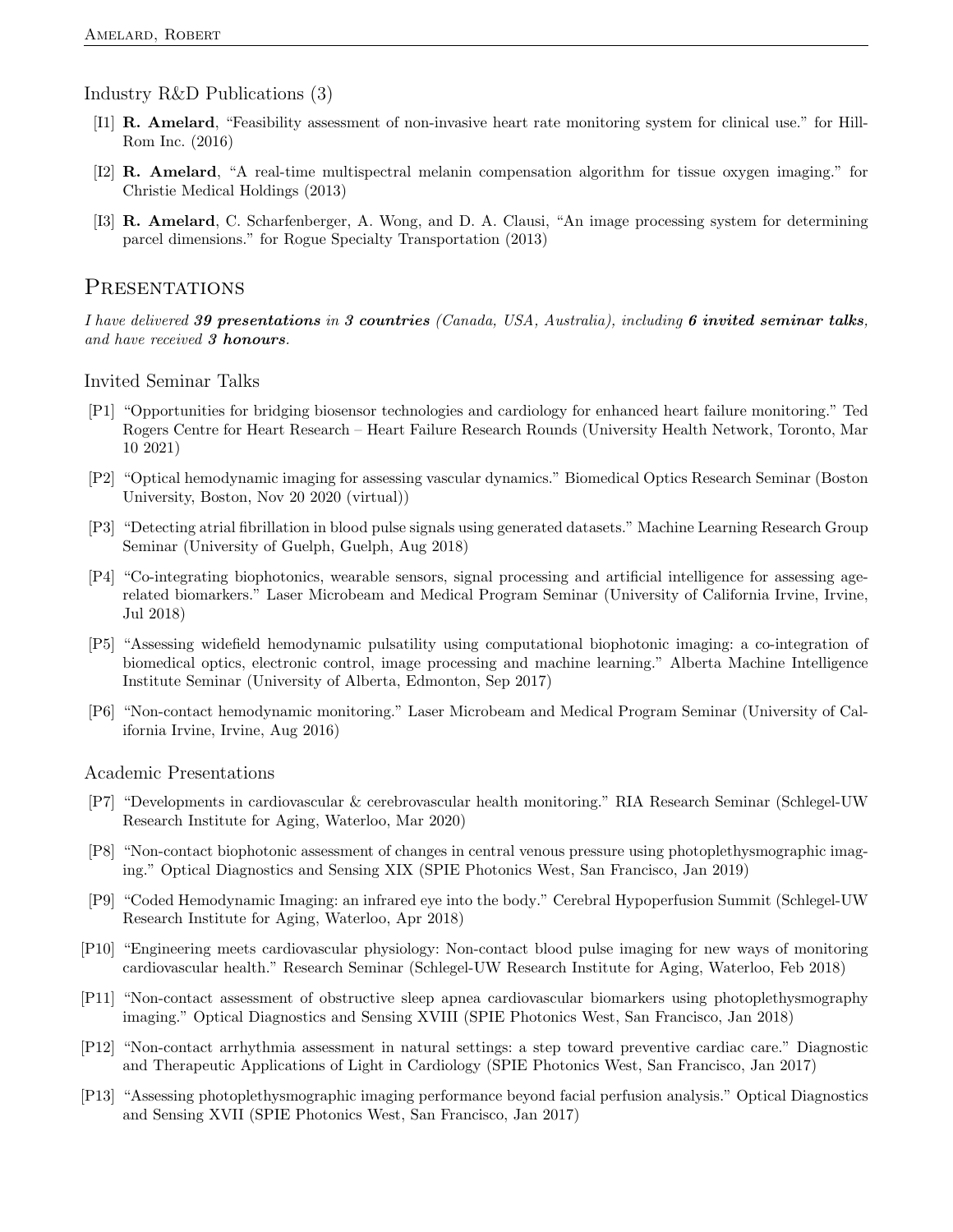- [P14] "Photoplethysmographic imaging for non-contact blood pulse detection." Systems Design Engineering Seminar (University of Waterloo, Waterloo, Sep 2015)
- [P15] "Intelligent clinical decision support system for melanoma cancer management." Agfa Healthcare (Waterloo, Jul 2015)
- [P16] "Illumination-compensated non-contact imaging photoplethysmography via dual-mode temporally-coded illumination." Multimodal Biomedical Imaging X (SPIE Photonics West, San Francisco, Feb 2015)
- [P17] "Skin lesion classification system: image processing summary." Agfa Healthcare (Waterloo, Apr 2014)
- [P18] "Unsupervised classification of agricultural land cover using SAR via a sparse texture dictionary model." IEEE International Geoscience and Remote Sensing Symposium (Melbourne, Australia, Jul 2013)
- [P19] "Unsupervised classification of sea-ice using SAR via an adaptive texture sparsifying transform." IEEE International Geoscience and Remote Sensing Symposium (Melbourne, Australia, Jul 2013)
- [P20] "Continuous sea ice thickness estimation using a joint MODIS/AMSR-E guided variational model." IEEE International Geoscience and Remote Sensing Symposium (Melbourne, Australia, Jul 2013)
- [P21] "Importance of intuitive features in clinical decision support systems." University of Waterloo Research Symposium (Waterloo, Mar 2013) Best Oral Presentation
- [P22] "Progress on a clinical decision support system for detecting melanoma." Agfa Healthcare (Waterloo, Sep 2012)
- [P23] "Perceptual structure distortion ratio: an image quality metric based on robust measures of complex phase order." Conference on Computer and Robot Vision (Toronto, May 2012)
- [P24] "Extracting high-level intuitive features (hlif) for classifying skin lesions using standard camera images." Conference on Computer and Robot Vision (Toronto, May 2012)
- [P25] "Extracting high-level intuitive features to enhance skin cancer detection." Graduate Student Research Conference (Waterloo, Apr 2012)
- [P26] "A computational framework for recognizing handwritten matrices." Symbolic Computation Research Seminar (Waterloo, Apr 2010)
- [P27] "A system for tracking and managing a managed assets program." TD Asset Management (Toronto, Aug 2009)
- Non-Academic Presentations
- [P28] "Smart textiles for monitoring aerobic function using artificial intelligence." FIBRE Smart Textiles Pitch Competition (University Health Network, Toronto, Feb 10 2022)
- [P29] "Biosensor AI for the "remote physical exam"." TRANSFORM HF Annual Meeting (University Health Network, Toronto, Nov 26 2021)
- [P30] "New technologies for health monitoring." Lunch With Residents Research Seminar (Schlegel-UW Research Institute for Aging, Waterloo, Oct 2018)
- [P31] "How can a computer see your blood?." Curiosity Fair (Schlegel-UW Research Institute for Aging, Waterloo, May 2018)
- [P32] "Blood flow imaging and demystifying academic research." Biomedical Engineering Undergraduate Seminar (Waterloo, May 2017)
- [P33] "Improving quality of care through touchless vitals monitoring." Innovator's Den (Schlegel Villages Innovation Summit, Toronto, Jun 2016) Runner-Up
- [P34] "Revolutionizing baby monitoring with cutting-edge imaging research." Velocity Fund Finals (Waterloo, Mar 2016)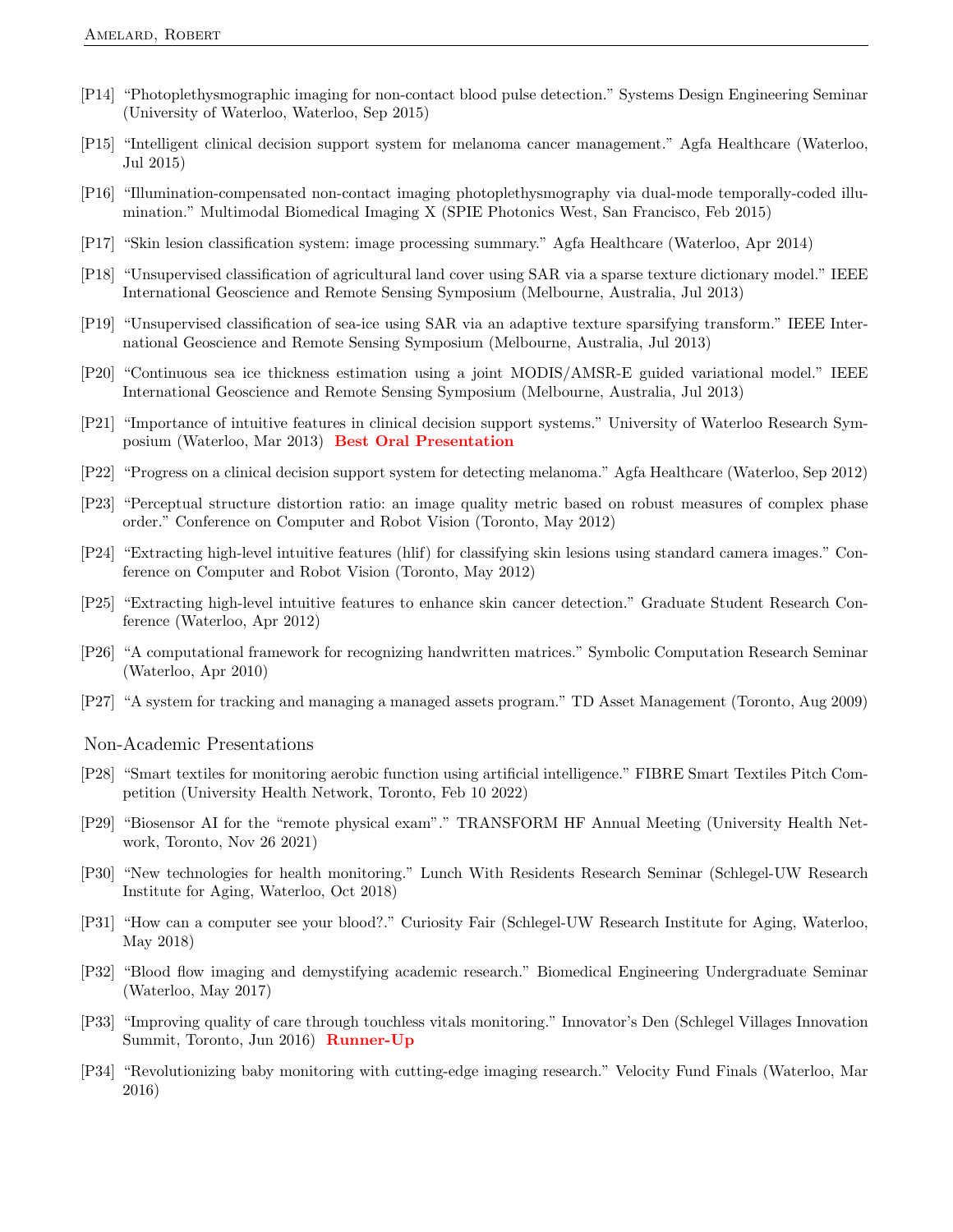| [P35] "Touchless vitals monitoring: pushing toward preventive healthcare." 3 Minute Thesis Competition (Waterloo,<br>Mar 2016) Runner-Up, Department Heat                                                                             |           |
|---------------------------------------------------------------------------------------------------------------------------------------------------------------------------------------------------------------------------------------|-----------|
| [P36] "Inventing an imaging system and how to get people excited about your research." Vision and Image Processing<br>Research Seminar (Waterloo, Feb 2016)                                                                           |           |
| [P37] "Graduate School-What I wish I knew in 3rd year." Software Engineering Undergraduate Symposium (Water-<br>$\log$ , Oct 2015)                                                                                                    |           |
| [P38] "The cardiovascular system: a primer for biomedical engineering applications." Vision and Image Processing<br>Research Seminar (Waterloo, Jan 2014)                                                                             |           |
| [P39] "Making an academic poster." Rockway Mennonite Collegiate (Kitchener, Jan 2013)                                                                                                                                                 |           |
| <b>RESEARCH FUNDING</b>                                                                                                                                                                                                               |           |
| Development of a textile-based sensor for measuring body fluid<br>Collaborator   Mitacs Accelerate<br>\$200,000 CAD                                                                                                                   | 2021      |
| Understanding user acceptability requirements for remote heart failure monitoring in<br>at-home environments<br>Principal Investigator   TRANSFORM-Heart Failure Strategic Initiative<br>\$10,000 CAD                                 | 2021      |
| Enhanced detection of the jugular venous pressure: A home monitoring solution for<br>congestive heart failure<br>Co-Applicant   National Research Council of Canada Industrial Research Assistance Program (NRC IRAP)<br>\$50,000 CAD | 2020      |
| Internal jugular vein hemodynamics during rest and exercise at different gravitational<br>stresses<br>Co-investigator   Canada Space Agency<br>\$200,000 CAD (approved by ESA pending funding by CSA)                                 | 2019      |
| Bed rest in older adults accelerates aging-like changes<br>Co-Applicant   Canadian Institutes of Health Research<br>\$200,000 CAD                                                                                                     | 2019      |
| Coded hemodynamic imaging to advance astronaut health<br>Co-Applicant   Canada Space Agency Flights and Fieldwork for the Advancement of Science and Technology<br>\$400,000 CAD                                                      | 2018-2020 |
| MAchine Learning and Computer Vision to Enhance the Detection of STROke (MAE-<br>STRO): Pilot and Feasibility Study<br>Co-Applicant   Quality Improvement & Clinical Research Alberta Stroke Program<br>\$24,900 CAD                  | 2017-2019 |
| Smart heart rate and breath rate monitoring framework using cameras<br>Co-Applicant   Hill-Rom Inc.<br>\$30,000 USD                                                                                                                   | 2017      |

### Advanced aging ResearCH (ARCH) to transform health and well-being of older adults 2015 Collaborator | Canadian Foundation for Innovation \$1,387,023 CAD

|                       | A mixing model for inferring oxygen status from multispectral imaging | 2013 |
|-----------------------|-----------------------------------------------------------------------|------|
| Collaborator   Mitacs |                                                                       |      |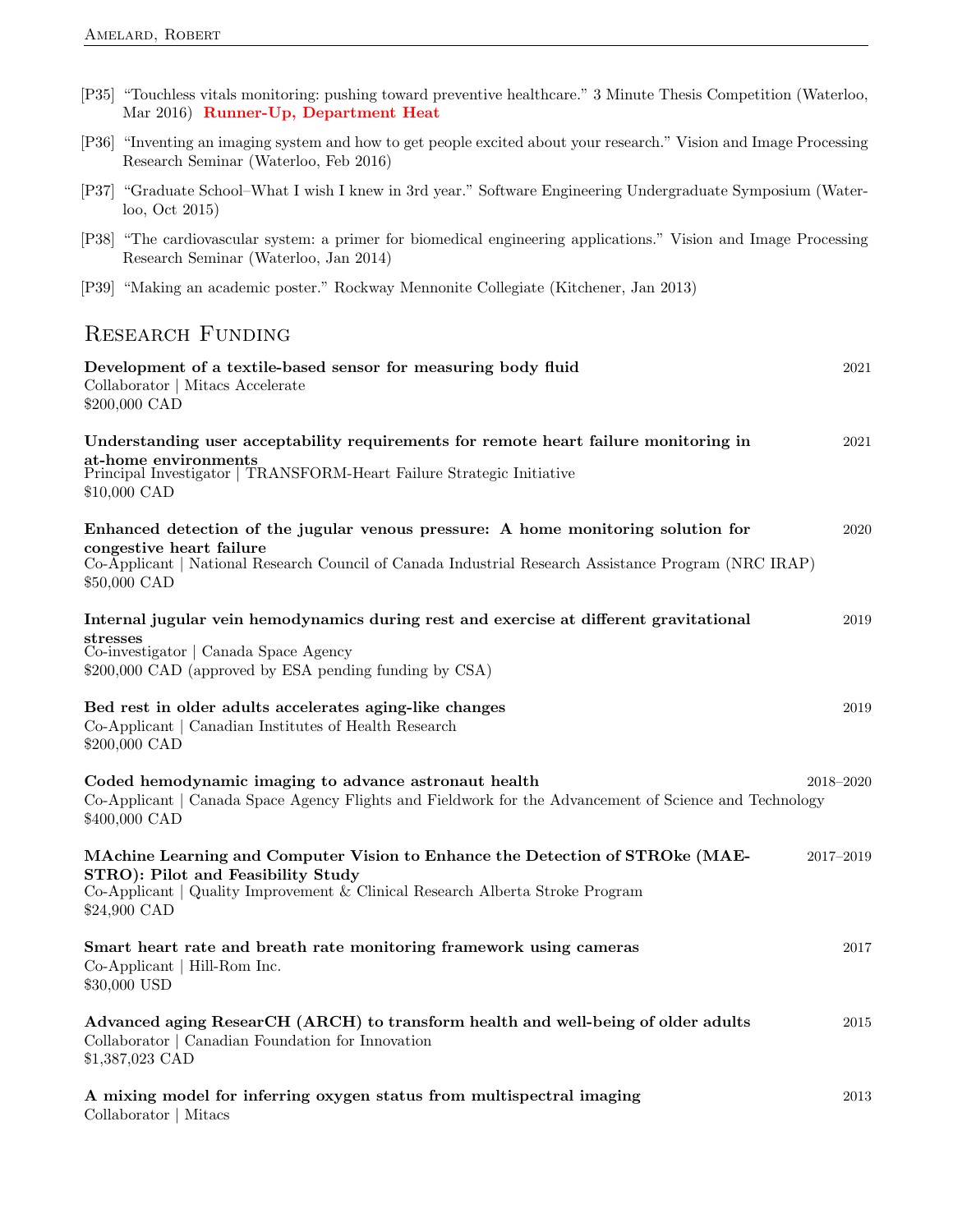#### \$15,000 CAD

# PUBLIC MEDIA ATTENTION

My research has received international public media attention, including being featured on Discovery Channel's Daily **Planet, OmniTV**, and various newspaper, radio, and online media outlets. Consequently, my publicized articles have received high Altmetric social impact scores, within top 5% of all ranked journal publications.

| Food-tracking AI system developed to reduce malnutrition in LTC homes<br>Waterloo                                  | Jan 2022   |
|--------------------------------------------------------------------------------------------------------------------|------------|
| <b>News</b>                                                                                                        |            |
| $\Delta$ Potential reach: 37.4M; 34 news outlets across 7 countries; 172 social media interactions in first 7 days |            |
| Could wearable technology save your life? The Globe and Mail                                                       | Aug $2019$ |
| <b>Reseacher Profile: Robert Amelard</b> Biotechnology and Bioengineering Conference                               | Aug $2019$ |
| Canadian scientists investigate effects of space travel on human body [VIDEO]<br>The                               | Jul 2019   |
| National<br>The Americas' most innovative universities for AI and robotics<br>Current                              | Jan 2019   |
| Curiosity of the Ages on Display at RIA RIA Research Highlights                                                    | Jun 2018   |
| <b>Smart clothing aims to predict failing health</b> Waterloo Stories                                              | May 2018   |
| Curiosity Fair unites inquisitive minds of all ages<br>The Record                                                  | May 2018   |
| UW unveils new artificial intelligence lab [VIDEO] CTV News                                                        | Apr 2018   |
| Waterloo Launches AI Institute [VIDEO] University of Waterloo                                                      | Apr 2018   |
| Waterloo Artificial Intelligence Institute–A Message from the Co-Directors [VIDEO]                                 | Apr 2018   |
| UWaterloo<br><b>Impact of emerging technologies on healthcare</b> Cyber Psychology                                 | Aug $2016$ |
| Cultivating and spreading innovation Research Matters                                                              | Jul 2016   |
| It takes a village: Lab Profile LAB Business Magazine                                                              | Feb 2016   |
| Preventing medical emergencies through vascular imaging<br>University of Waterloo's                                | Feb 2016   |
| Student Success Office Blog                                                                                        |            |
| Getting under your skin: A video camera that tracks blood flow Waterloo Stories                                    | Jan 2016   |
| New touchless device makes earlier detection of heart problems possible<br>Waterloo                                | Jan 2016   |
| <b>News</b><br>Featured on: Discovery Channel's The Daily Planet and OmniTV News.                                  |            |
| Selected appearances: Yahoo! News, The Engineer, Science Daily, Phys.org, Gizmag, Sina, Exchange                   |            |
| Magazine, Design Engineering, United Press International, International Business Times, Big News Net-              |            |
| work, NDTV, Seattle Bulletin, 570 news, Imprint Newspaper                                                          |            |
| Translated to: French, German, Russian, Chinese, Spanish, Arabic, Indonesian                                       |            |

 $\bf{Building~collaborative~internships~with~a~win-win~metality} \quad \rm{AGE-WELL~Blog} \quad \rm{Nov~2015}$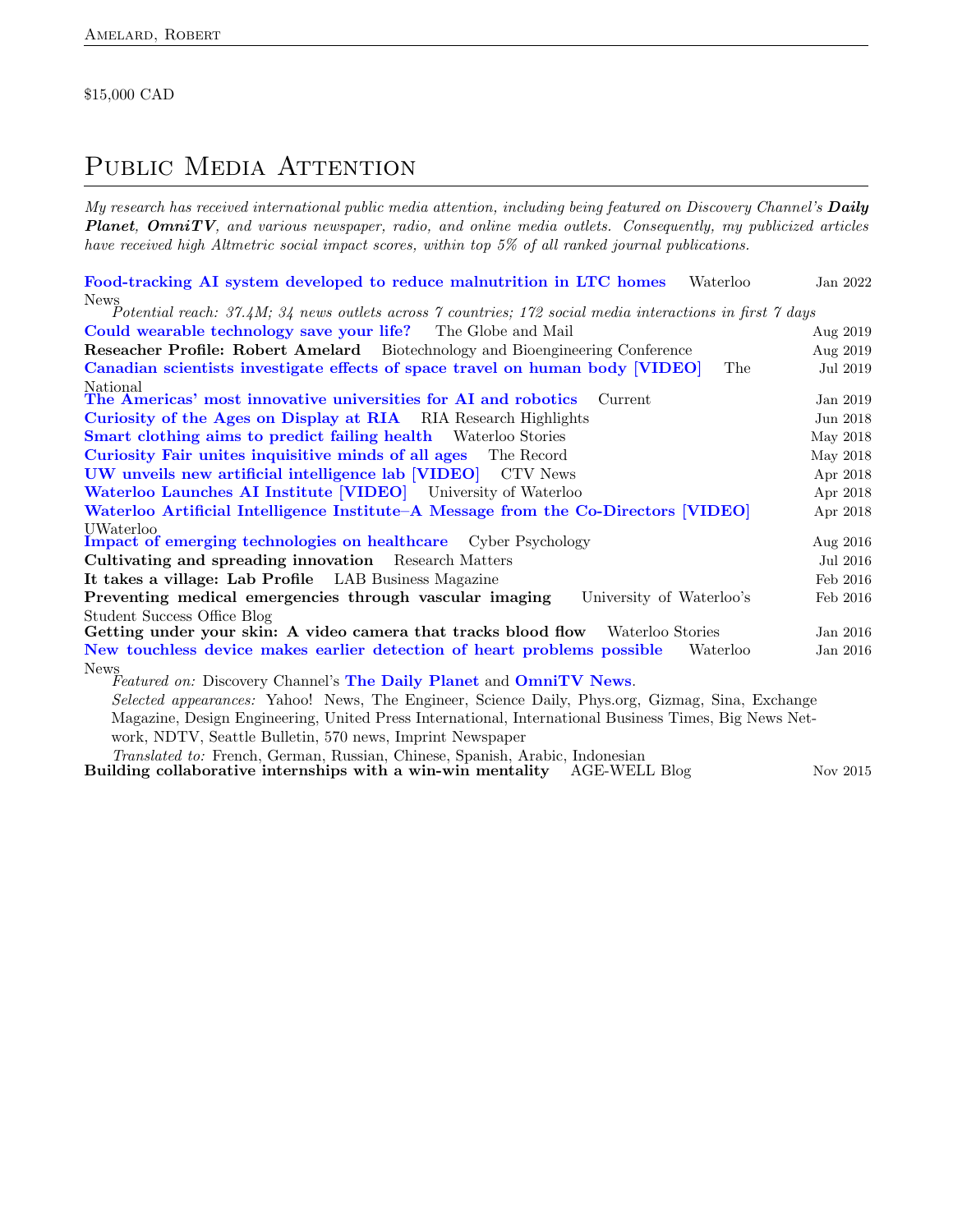# **TEACHING**

### COURSE INSTRUCTOR

Teaching evaluation summary:



Jan-Apr 2019 Jan–Apr 2018

| MTE 140 Data Structures and Algorithms University of Waterloo (117 students) |  |
|------------------------------------------------------------------------------|--|
| MTE 140 Data Structures and Algorithms University of Waterloo (117 students) |  |

### Teaching Assistantships

TA evaluation  $(mean, std) = (9.75, 0.38)$  (out of 10,  $n = 4$  submitted)

| <b>BME 122 Data Structures and Algorithms</b> 54 students (no evaluation submitted) |                             | Jan-Apr $2017$ |
|-------------------------------------------------------------------------------------|-----------------------------|----------------|
| <b>BME 122 Data Structures and Algorithms</b> 54 students (no evaluation submitted) |                             | Jan-Apr $2016$ |
| BME 122 Data Structures and Algorithms 41 students, 10/10 evaluation                |                             | Jan-Apr $2015$ |
| <b>SYDE 575 Image Processing</b>                                                    | 50 students, 9.2 evaluation | Sep-Dec $2014$ |
| MTE 140 Data Structures and Algorithms 142 students, 9.8/10 evaluation              |                             | May-Aug $2014$ |
| MTE 140 Data Structures and Algorithms 121 students (no evaluation submitted)       |                             | May-Aug $2012$ |
| <b>SYDE 121 Digital Computation</b> 97 students, $10/10$ evalation                  |                             | Sep-Dec $2011$ |
| <b>Sandford Fleming Foundation Teaching Assistantship Excellence Award</b>          |                             |                |

### Course Development

Data Structures and Algorithms in a Nutshell: MTE140/BME122 Course Textbook, A Wong, JR Wallace, EA Lee, X Wang, V Cheung, A Kumar, R Amelard, I Ivkovic, University of Waterloo, 2016.

### GUEST LECTURES

| <b>Trees and Heaps</b> MTE 140 Data Structures and Algorithms                            | Mar 2015 |
|------------------------------------------------------------------------------------------|----------|
| C++ Memory and Classes BME 122 Data Structures and Algorithms                            | Feb 2015 |
| <b>Colour Image Processing</b> SYDE 575 Image Processing                                 | Nov 2014 |
| Scaling Software Systems using Data Structures and Algorithms MTE 140 Data Struc-        | Jul 2014 |
| tures and Algorithms                                                                     |          |
| <b>Pattern Recognition in Biomedical Applications</b> SYDE 372 Pattern Recognition       | Apr 2014 |
| MTE 140 Data Structures and Algorithms<br>Insertions/Deletions in Linked and Array Lists | Mar 2013 |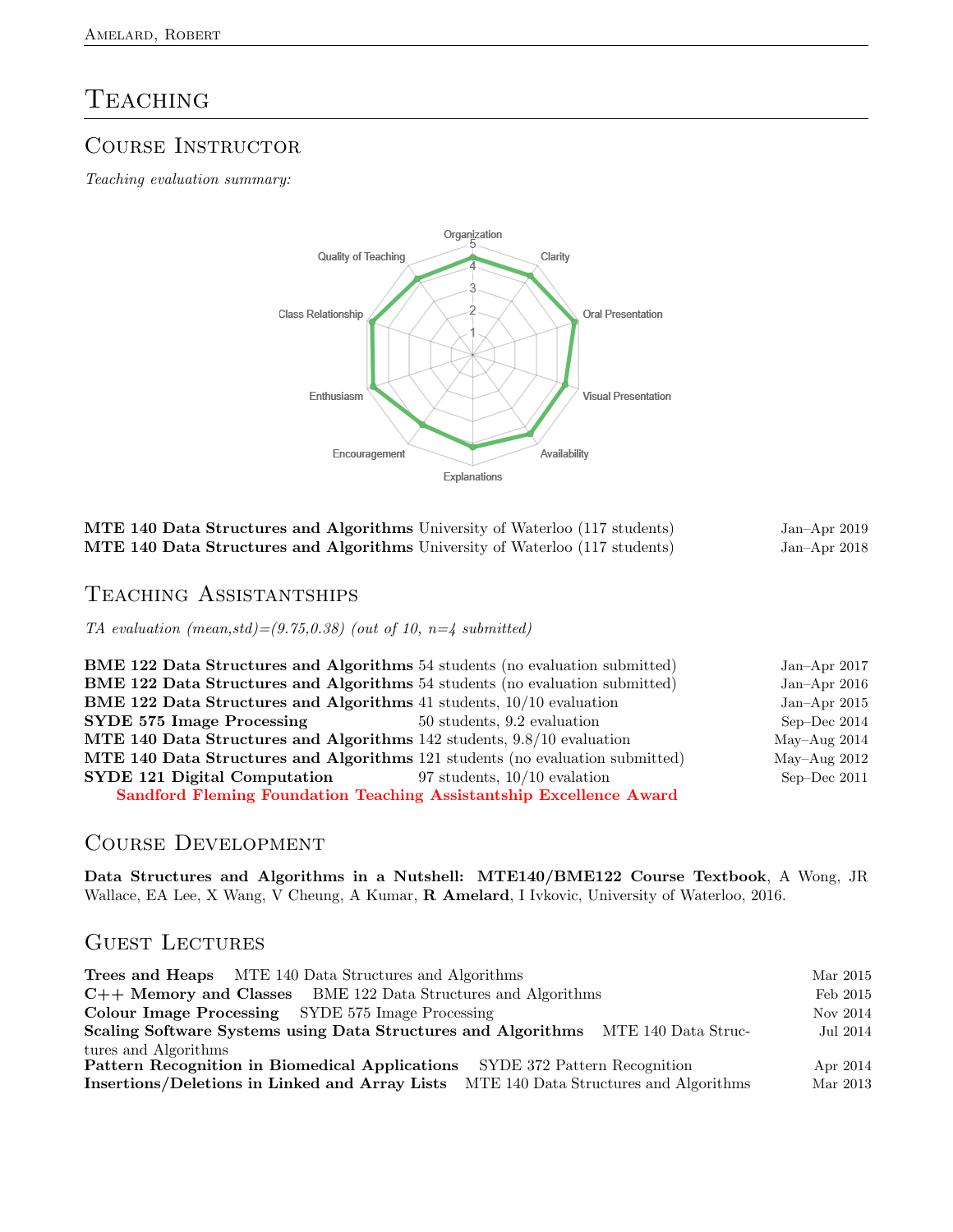# TEACHING CERTIFICATIONS

Certificate in Fundamentals of University Teaching Centre of Teaching Excellence May 2014 Course for developing teaching strategies, knowledge and skills. Consisted of 6 workshops, 3 microteaching session evaluations, and 2 full guest lectures evaluation.

# SUPERVISORY ACTIVITIES

| Andrea Haw, Alison Luo, Olivia Siu, Ramnik Chudha Biomedical Eng<br>"Early detection of cesarean section surgical site infections (Capstone Project)"                                                                                                                                             | Sep 2021-Apr 2022          |
|---------------------------------------------------------------------------------------------------------------------------------------------------------------------------------------------------------------------------------------------------------------------------------------------------|----------------------------|
| Nyan Flannigan Biomedical Enginering<br>"Hemodynamic imaging developments for parabolic flight"                                                                                                                                                                                                   | May 2021-Dec 2021          |
| Ari Fialkov Biomedical Enginering<br>"Bioimpedance fluid monitoring during right heart catheterization"                                                                                                                                                                                           | May-Aug 2021               |
| Stephanie Meler, Serene Abu-Sardanah, Hana Raffoul, Nyan Flannigan Biomedical Eng Sep 2020-Apr 2021<br>"Non-intrusive artery detection for guiding laproscopic surgery (Capstone Project)"<br><b>Baylis Medical Design Award</b>                                                                  |                            |
| Haarini Suntharalingam Markham District High School<br>"Autofluorescence imaging of lipofuscin as a biomarker for melanoma and neurodegenerative disease"<br>Youth Science Canada Regional, National, and Disease & Illness Challenge Ribbons<br>Make: Projects Virtual Science Fair Presentation | Sep 2019-Jun 2020          |
| Shaelynn Hsu Kinesiology<br>"Transfer function analysis of sway and arterial blood pressure."                                                                                                                                                                                                     | Sep 2019-Apr 2020          |
| Hannah Heigold Biomedical Engineering (NSERC USRA)<br>"Biophotonic imaging for assessing intracranial pressure effects on brain blood flow."                                                                                                                                                      | May-Dec 2019, May-Aug 2020 |
| <b>Hetal Dawda</b> Mechatronics Engineering<br>"3D stereoscopic imaging for jugular venous pulse assessment."                                                                                                                                                                                     | May-Dec 2019               |
| Braeden Syrnyk Mechatronics Engineering (NSERC USRA)<br>"(1) Recurrent neural networks and dataset generation for arrhythmia detection."<br>"(2) Deep semantic segmentation for food segmentation and nutrient estimation."                                                                       | May 2018-Apr 2019          |
| Monica Hanna Biomedical Sciences<br>"Design and development of tunable optical tissue phantom models for biophotonic calibration"                                                                                                                                                                 | Sep-Dec 2018               |
| Lucille Huang Mechatronics Engineering<br>"Integrating physiological data repositories for cardiovascular artificial intelligence modeling"                                                                                                                                                       | Sep-Dec 2018               |
| Alex Tobias Mechatronics Engineering<br>"Arrhythmia dataset generation and cleaning"                                                                                                                                                                                                              | Jan-Apr 2018               |
| Francois Barnard Mechatronics Engineering<br>"Biomedical imaging calibration and tracking for cerebrovascular monitoring"                                                                                                                                                                         | Jan-Apr $2018$             |
| Milind Paliath Systems Design Engineering<br>"Medical device data extraction and integration with clinical patient monitors"                                                                                                                                                                      | Jan-Apr 2018               |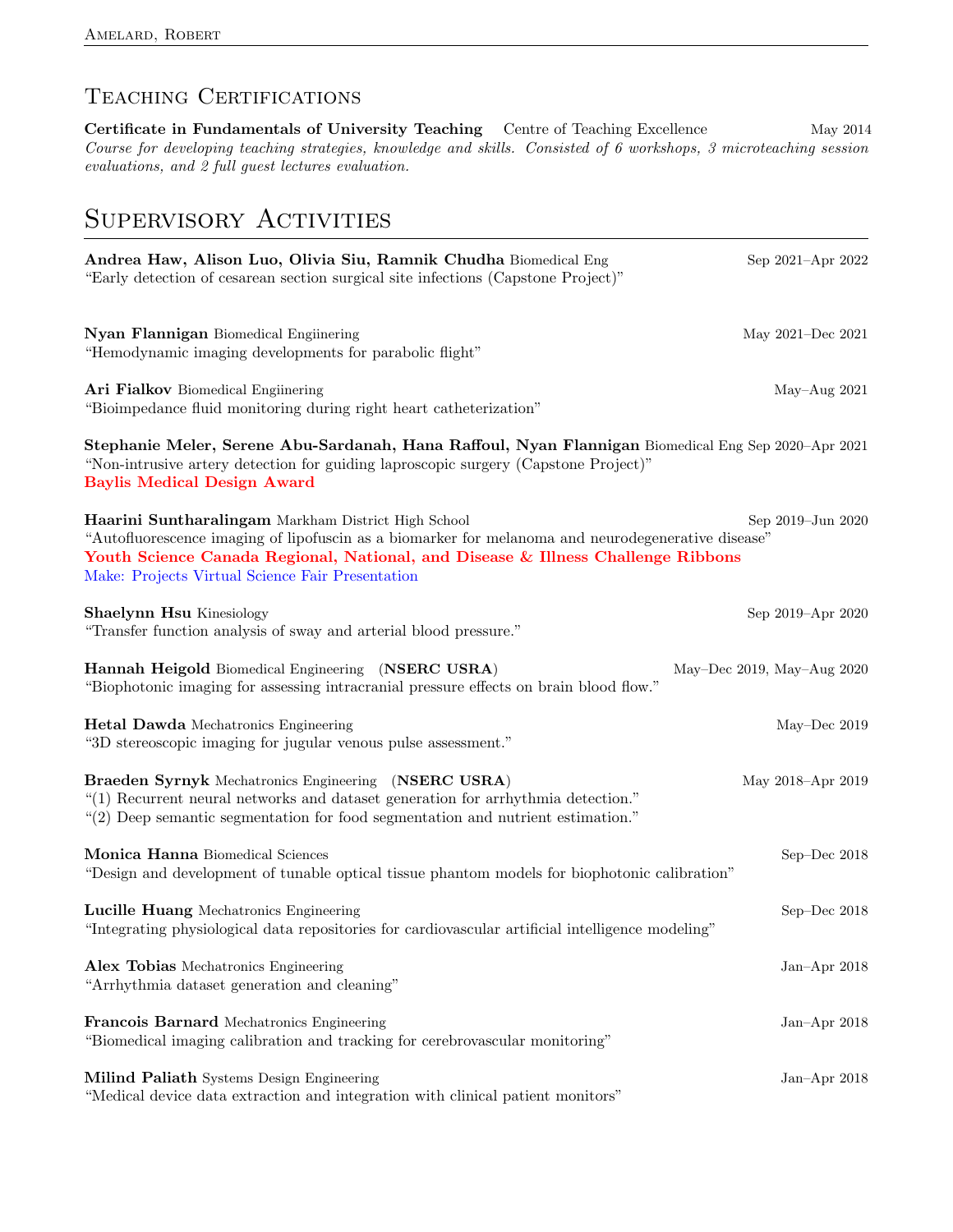| Yanyan Tran Biomedical Engineering<br>"Multispectral biophotonic imaging system design and development"                                     | May-Dec $2017$                  |
|---------------------------------------------------------------------------------------------------------------------------------------------|---------------------------------|
| Alexander Maclean Biomedical Engineering<br>"RGB-D imaging analysis for widefield nutrient quantification at the plate level"               | $May-Aug 2017$                  |
| Mujtaba Tirmizi Mechatronics Engineering<br>"Multimodal physiological monitoring system development"                                        | Jan-Apr $2017$                  |
| <b>Jordan Guerten</b> Biomedical Engineering<br>"Multispectral optical system development"                                                  | Jan-Apr $2017$                  |
| Shubh Jagani Systems Design Engineering<br>"Non-intrusive sleep apnea detection using wavelet-based machine learning"                       | Sep 2016-Apr 2017               |
| Mikaela MacMahon Biomedical Engineering<br>"Embedded thermal imaging calibration and integration"                                           | Sep-Dec $2016$                  |
| Mackenzie Wilson Biomedical Engineering<br>"Opto-electronic biomedical imaging system development"                                          | Apr-Dec $2016$                  |
| <b>Jason Leung Biomedical Engineering</b><br>"Development and manufacturing (3D print, machining) hardware for portable biomedical imaging" | May-Aug $2015$ , Sep-Dec $2017$ |
| Bill S. Lin Mechatronics Engineering (NSERC USRA)<br>"Biomedical hemodynamic image analysis"                                                | Sep 2014-Apr 2017               |
| <b>Audrey Chung</b> Systems Design Engineering<br>"Extracting heart rate from ambient smartphone cameras"                                   | Jan-Apr $2014$                  |

Eura Cho, Sara Greenberg, Sharon Leung, Michelle Pugne, Emily Sim Systems Design Eng Jan–Apr 2013 "Real-time parking lot computer vision analytics platform (Capstone Project)"

# PROFESSIONAL ACTIVITIES

### PROFESSIONAL AFFILIATIONS

| Member, SPIE                                                                                                                                     | Jan $2015$ –Present |
|--------------------------------------------------------------------------------------------------------------------------------------------------|---------------------|
| Member, IEEE                                                                                                                                     | Mar $2012$ –Present |
| Member, IEEE Engineering Medicine and Biology Society                                                                                            | Jan $2012$ –Present |
|                                                                                                                                                  |                     |
| <b>STEERING COMMITTEES</b>                                                                                                                       |                     |
| <b>Steering Committee Member</b> TRANSFORM-Heart Failure Institutional Strategic Initiative<br>(University Health Network/University of Toronto) | $2021 - 2025$       |
| <b>EDITORIAL ACTIVITIES</b>                                                                                                                      |                     |
| Sensors (Special Issue on Biomedical Imaging and Sensing)<br>Guest Editor                                                                        | 2019                |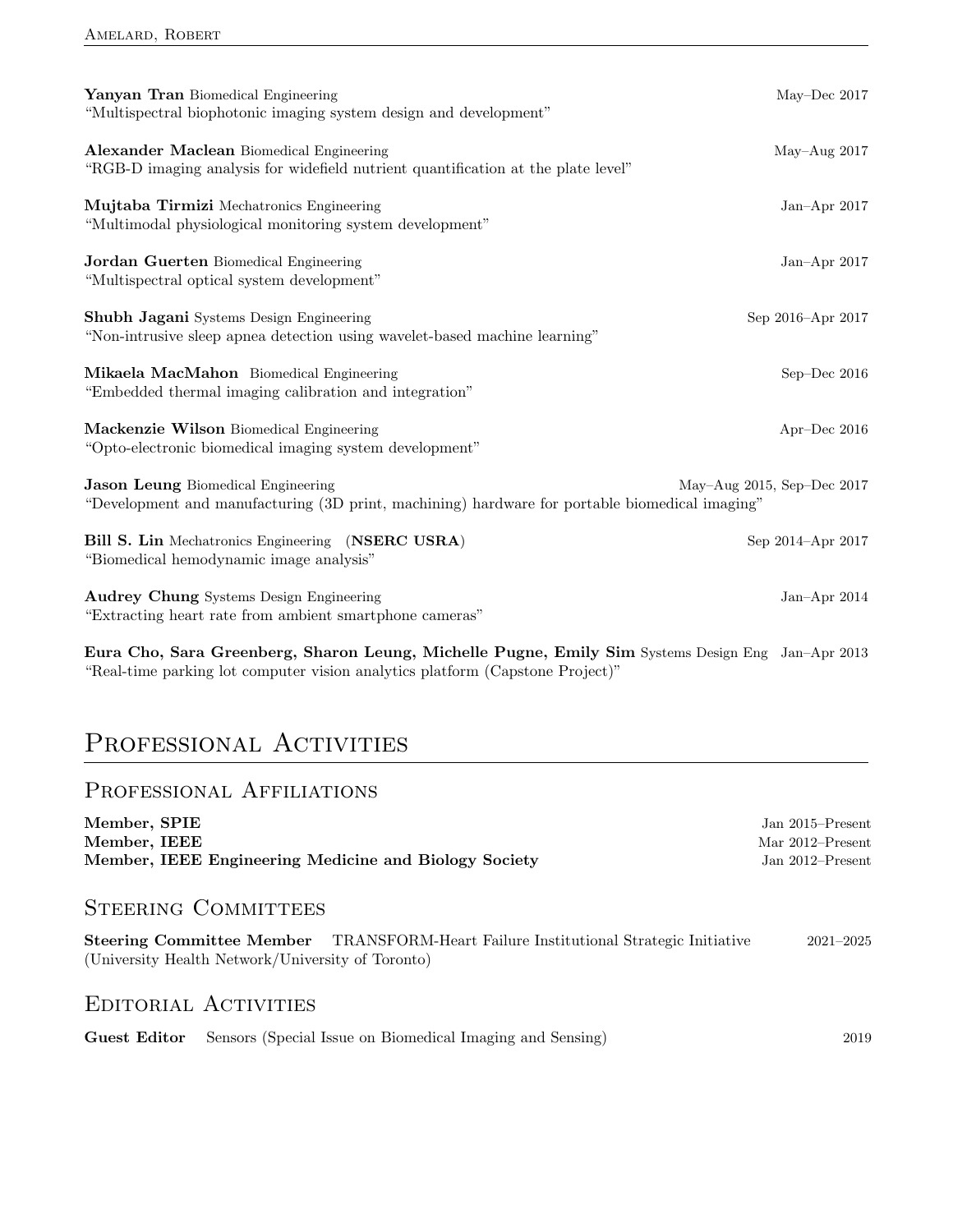### CONFERENCE COMMITTEE ACTIVITIES

| 4th International Workshop on Computer Vision for Physio-<br>Program Committee Member                                                                                                    | 2021 |
|------------------------------------------------------------------------------------------------------------------------------------------------------------------------------------------|------|
| logical Measurement (part of IEEE Conference on Computer Vision and Pattern Recognition)<br>3rd International Workshop on Computer Vision for Physio-<br><b>Program Committee Member</b> | 2020 |
| logical Measurement (part of IEEE Conference on Computer Vision and Pattern Recognition)<br><b>Program Committee Member</b> 2nd International Workshop on Computer Vision for Physio-    | 2019 |
| logical Measurement (part of IEEE International Conference on Computer Vision)                                                                                                           |      |
| <b>Conference Organization Committee</b> Cerebral Hypoperfusion Summit                                                                                                                   | 2018 |
| <b>Program Committee Member</b> 1st International Workshop on Computer Vision for Physio-                                                                                                | 2018 |
| logical Measurement (part of IEEE Conference on Computer Vision and Pattern Recognition)                                                                                                 |      |
| <b>Conference Organization Committee</b> 3rd Annual Conference on Vision and Imaging Systems                                                                                             | 2017 |
| <b>Conference Coordinator</b> 2nd Annual Conference on Vision and Imaging Systems                                                                                                        | 2016 |
| <b>Conference Coordinator</b> 1st Annual Conference on Vision and Imaging Systems                                                                                                        | 2015 |
| <b>Conference Organization Committee</b> International Society for Gravitational Physiology                                                                                              | 2014 |
| Aging in Space Symposium                                                                                                                                                                 |      |

### SERVICE ACTIVITIES

| Peer2Peer Mentorship Program (mentor) KITE-Toronto Rehabilitation Institute                 | 2021,2022        |
|---------------------------------------------------------------------------------------------|------------------|
| <b>Regional Science Fair Judge</b> Waterloo-Wellington Science and Engineering Fair         | 2018, 2019, 2020 |
| <b>Event Volunteer</b> Soapbox Science – Promoting Women in STEM Research                   | Jun 2019         |
| Volunteer Ontario Blind Sports Association                                                  | 2017, 2018       |
| <b>Science Fair Judge</b> Centennial Public School                                          | Mar 2018         |
| <b>Engineering Design Project Judge</b> UWaterloo Software Engineering Capstone Design Sym- | Mar 2017         |
| posium<br>Computer Vision Elementary School Outreach Coordinator KW Bilingual School        | Dec 2015         |
| <b>Engineering Design Project Judge</b> UWaterloo Engineering Design Project Symposium      | Nov 2014         |
| <b>Sectional Lead</b> Engineering Jazz Band                                                 | Jan-Apr $2010$   |

### PROFESSIONAL DEVELOPMENT

|                                                                | <b>Innovators of Tomorrow Certificate</b> AGE-WELL Network of Centres of Excellence | Nov 2016 |
|----------------------------------------------------------------|-------------------------------------------------------------------------------------|----------|
| <b>Teaching and Learning Conference</b> University of Waterloo |                                                                                     | May 2014 |
| Mitacs Team Building Excellence Workshop Mitacs                |                                                                                     | Aug 2013 |

### Employment History

#### Medical Device Research Intern Jan–Apr 2014

CHRISTIE MEDICAL HOLDINGS Kitchener, ON

Developed novel biophotonic models for a real-time multispectral biophotonic tissue assessment for use in a commercial medical device. Patent published.

#### Software Engineer Intern May–Aug 2011

GOOGLE INC Kitchener, ON Developed massively distributed ads software server serving millions of hits per hour globally. Improved load efficiency by over 10%.

### NSERC Undergraduate Research Assistant–Symbolic Computation Sep–Dec, Jan–Apr 2010

SCHOOL OF COMPUTER SCIENCE, UNIVERSITY OF WATERLOO Waterloo, ON Developed computational method for interpreting and parsing hand-written mathematics for engineering applications.

#### Quantitative Finance Developer May–Aug 2009

TD ASSET MANAGEMENT Toronto, ON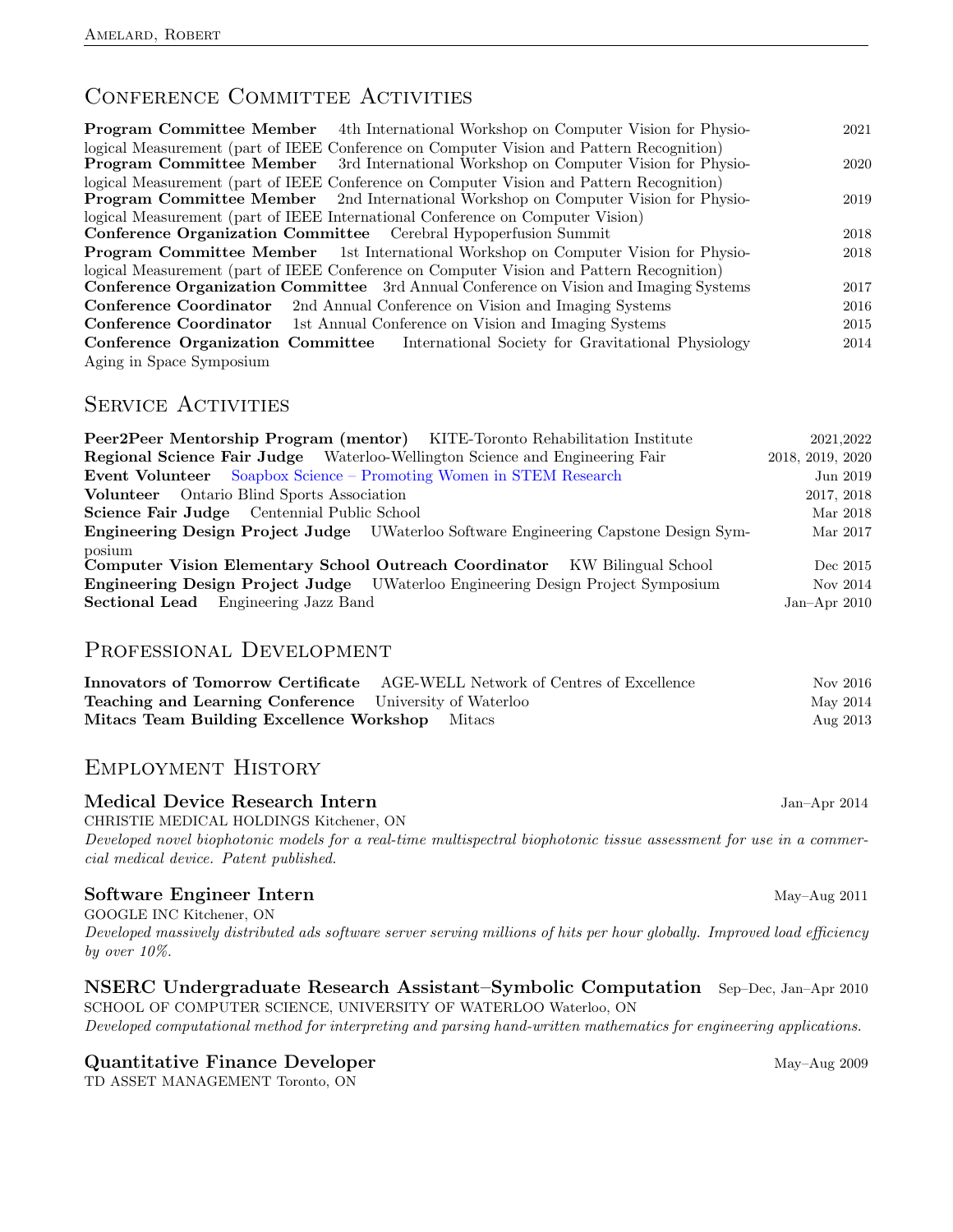Developed data mining techniques to deliver rich financial model analysis for fund managers.

#### Medical Imaging Software Developer Sep–Dec 2008

AGFA HEALTHCARE Waterloo, ON Developed software framework for handling mammography medical images in radiology hospital imaging systems  $(PACS)$ .

#### R&D Software Developer Jan–Apr 2008, May–Aug 2007

UNCHARTERED SOFTWARE Toronto, ON Integrated real-time online geographical map retrieval and rendering from open-source map servers.

# REFEREE ACTIVITIES

### JOURNAL REFEREEING

IEEE Transactions on Biomedical Engineering IEEE Transactions on Medical Imaging IEEE Transactions on Emerging Topics in Computational Intelligence IEEE Journal of Biomedical and Health Informatics IEEE Transactions on Systems, Man and Cybernetics IEEE Access Journal of Biomedical Optics OSA Biomedical Optics Express OSA Optics Express OSA Continuum OSA Applied Optics OSA Photonics Research Artificial Intelligence in Medicine npj Digital Medicine Computer Methods and Programs in Biomedicine Medical & Biological Engineering & Computing Biomedical Signal Processing and Control Frontiers in Neurology Current Medical Imaging Reviews The Open Biotechnology Journal Applied Sciences Sensors Electronics Journal of Ambient Intelligence and Smart Environments International Journal of Environmental Research and Public Health Biosystems Engineering Symmetry American Journal of Physiology – Heart and Circulatory Physiology Journal of the American College of Cardiology: Asia Journal of Sports Engineering and Technology Scientific Reports (Nature Publishing Group)

### Conference Refereeing

IEEE International Conference on BioInformatics And BioEngineering (BIBE) IEEE International Symposium on Biomedical Engineering (ISBI) Conference on Computer Vision and Pattern Recognition (CVPR) International Conference on Computer Vision